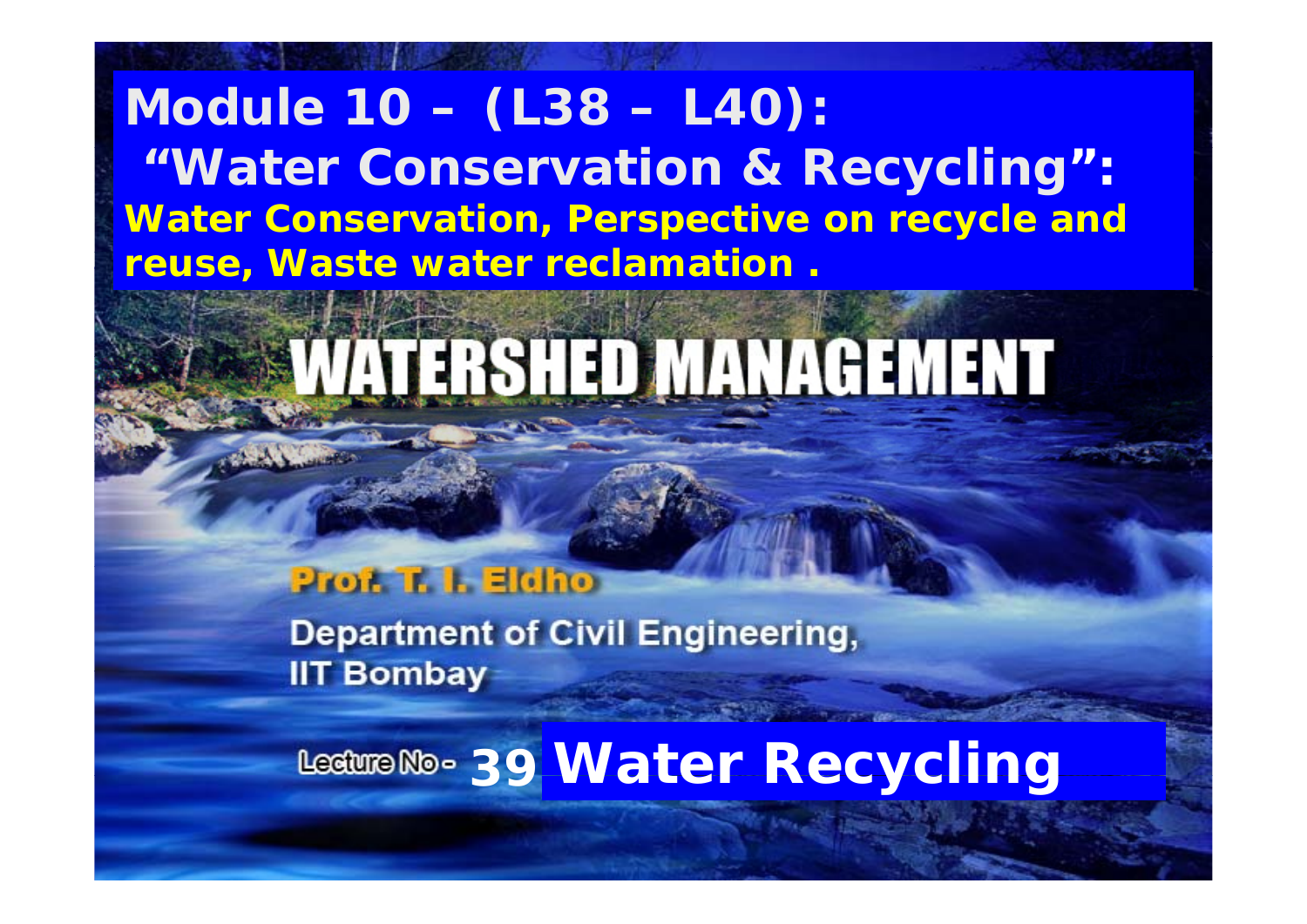# L39- Water Recycling

### **Topics Covered**

**Nater Recycling, Uses, Benefits, Water 19.** management solutions, water recycling treatments, Primary treatment, Secondary treatment, Tertiary treatment, Conventional & modern techniques

 $\blacksquare$ Keywords: Water recycling, waste water treatments



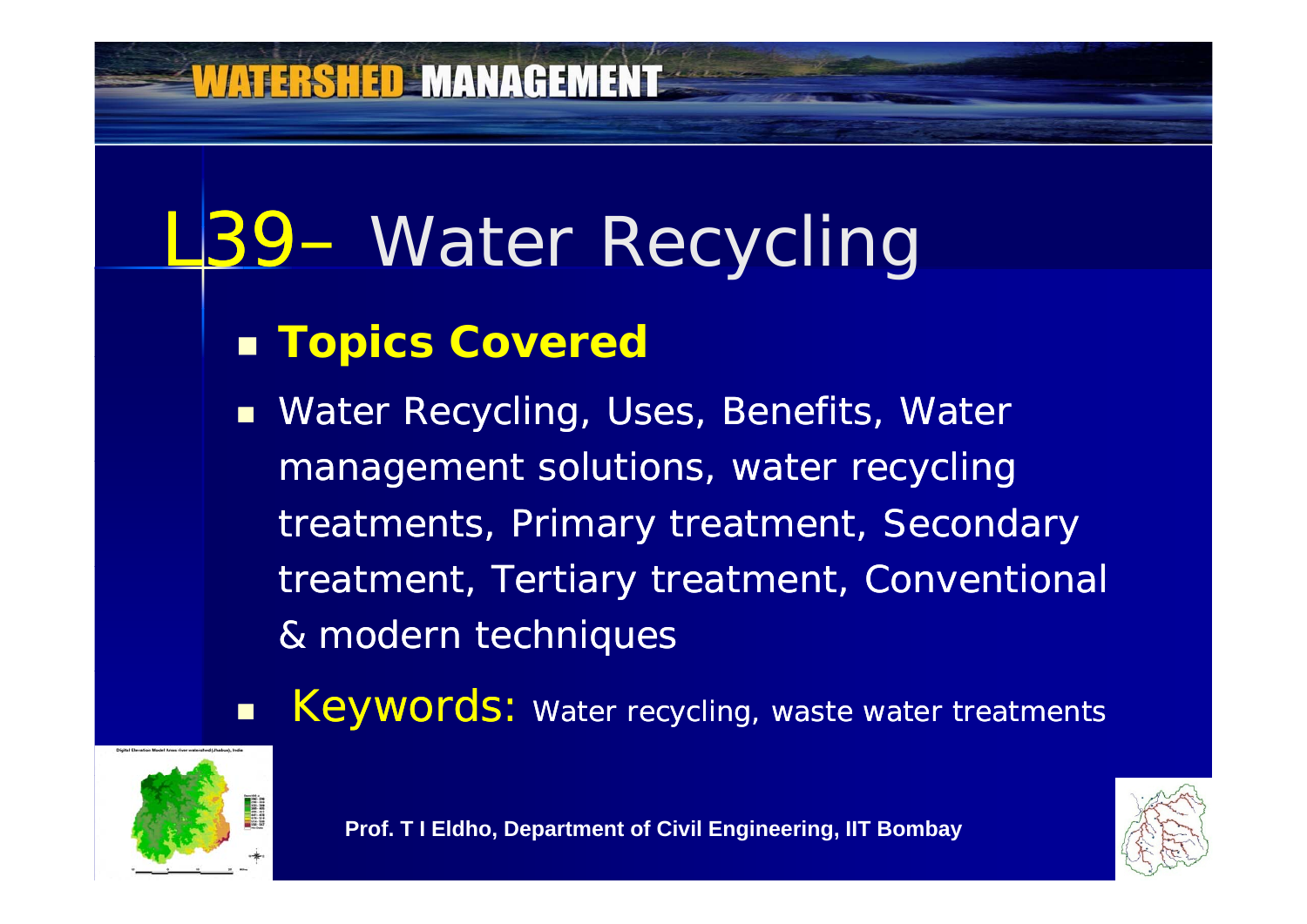### Introduction- Water Recycling

 Water recycling- reusing treated wastewater for beneficial purposes such as agricultural and landscape irrigation, industrial processes, toilet flushing & groundwater recharge.

WATERSHED MANAGEMENT

- **A common type of recycled water** is water that has been reclaimed from municipal wastewater or sewage.
- **Through the natural water cycle,** the earth has recycled & reused water for millions of years. We arrive the www.aquatekltd.co.uk

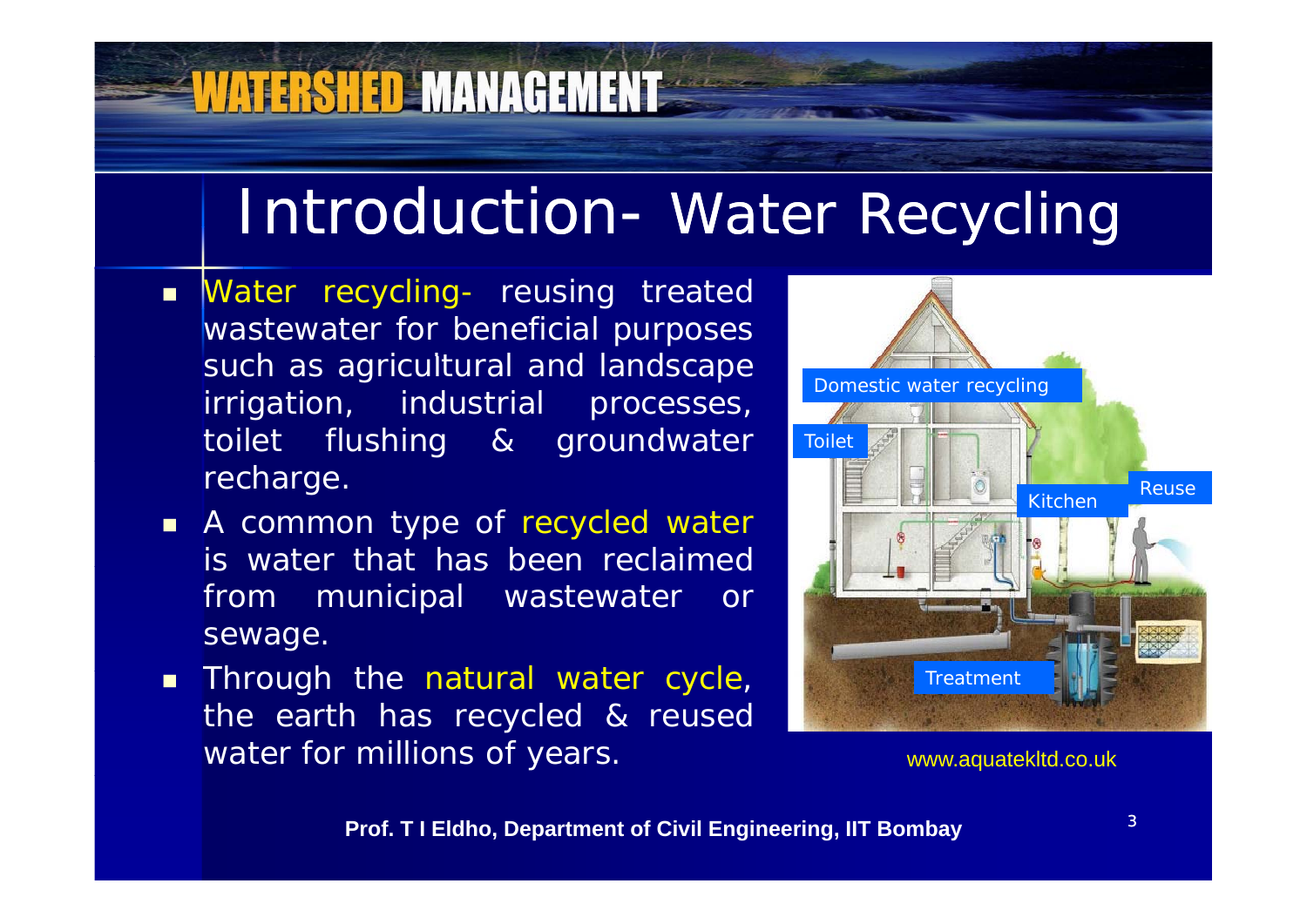### Introduction – Water Recycling

Г Water recycling offers resource and financial savings.

- Г Wastewater treatment can be tailored to meet the water quality requirements of a planned reuse.
- П Recycled water for landscape irrigation requires less treatment than recycled water for drinking water.
- **Water is sometimes recycled and reused onsite.** Eg Industrial facility recycles water for cooling processes.
- **Another common type of recycled water is water that has** been reclaimed from municipal wastewater, or sewage.
- n ' Gray water, or grey water, is reusable wastewater from residential, commercial & industrial bathroom sinks, bath tub shower drains, & clothes washing equipment drains.
- Γ **Sackter is reused onsite, for landscape irrigation.**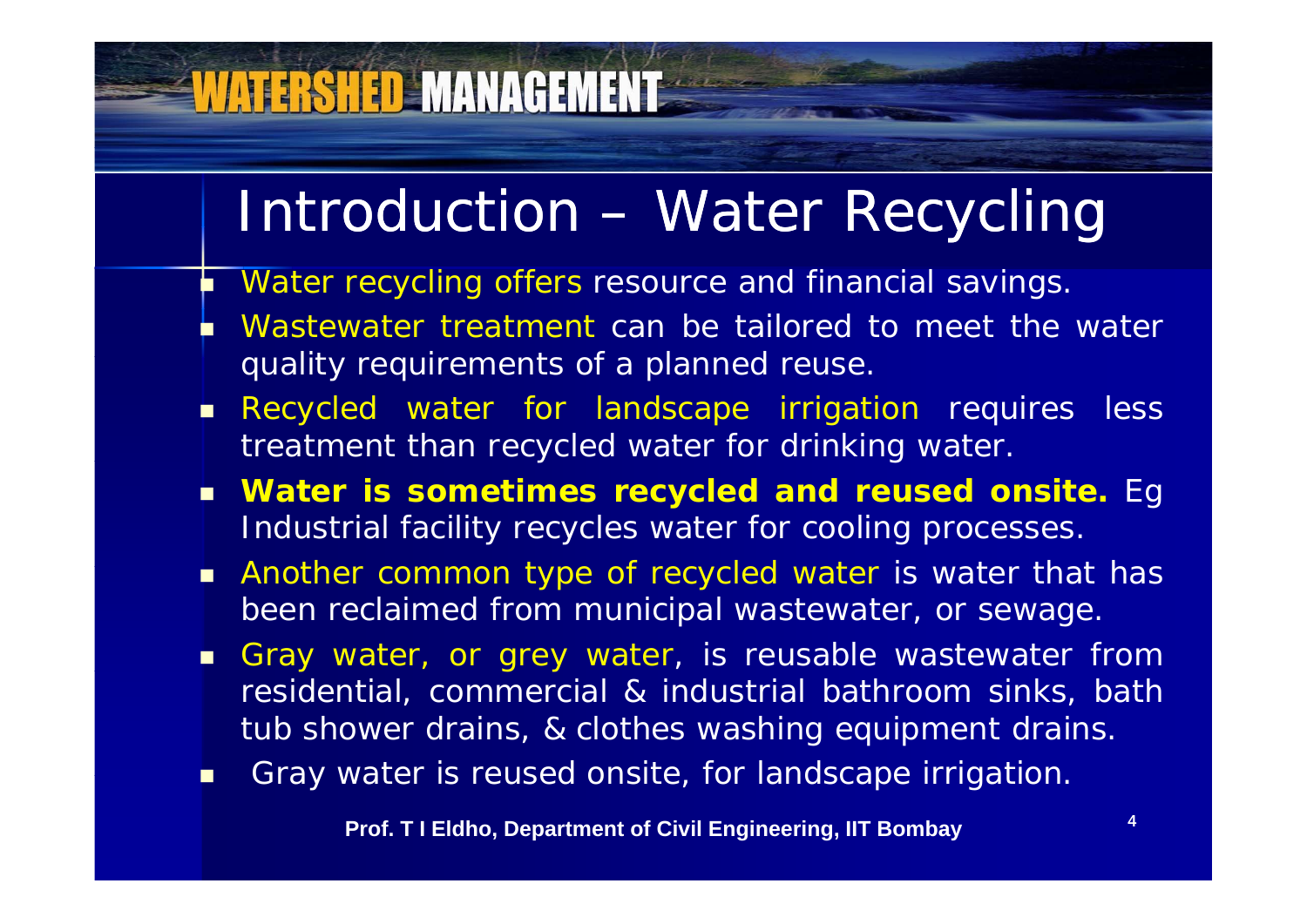# Uses of Recycled Water

- Г Not used for potable, but used for non-potable purposes
- Г Agriculture
- П Landscape
- п Public parks
- п Golf course irrigation
- П Cooling water for power plants and oil refineries
- П **Processing water for mills, plants Interpolle Formate**

- $\blacksquare$ Toilet flushing
- $\blacksquare$ Dust control, Construction activities, Concrete mixing
- $\blacksquare$ Artificial lakes
- п Recharging groundwater aquifers & augmenting surface water reservoirs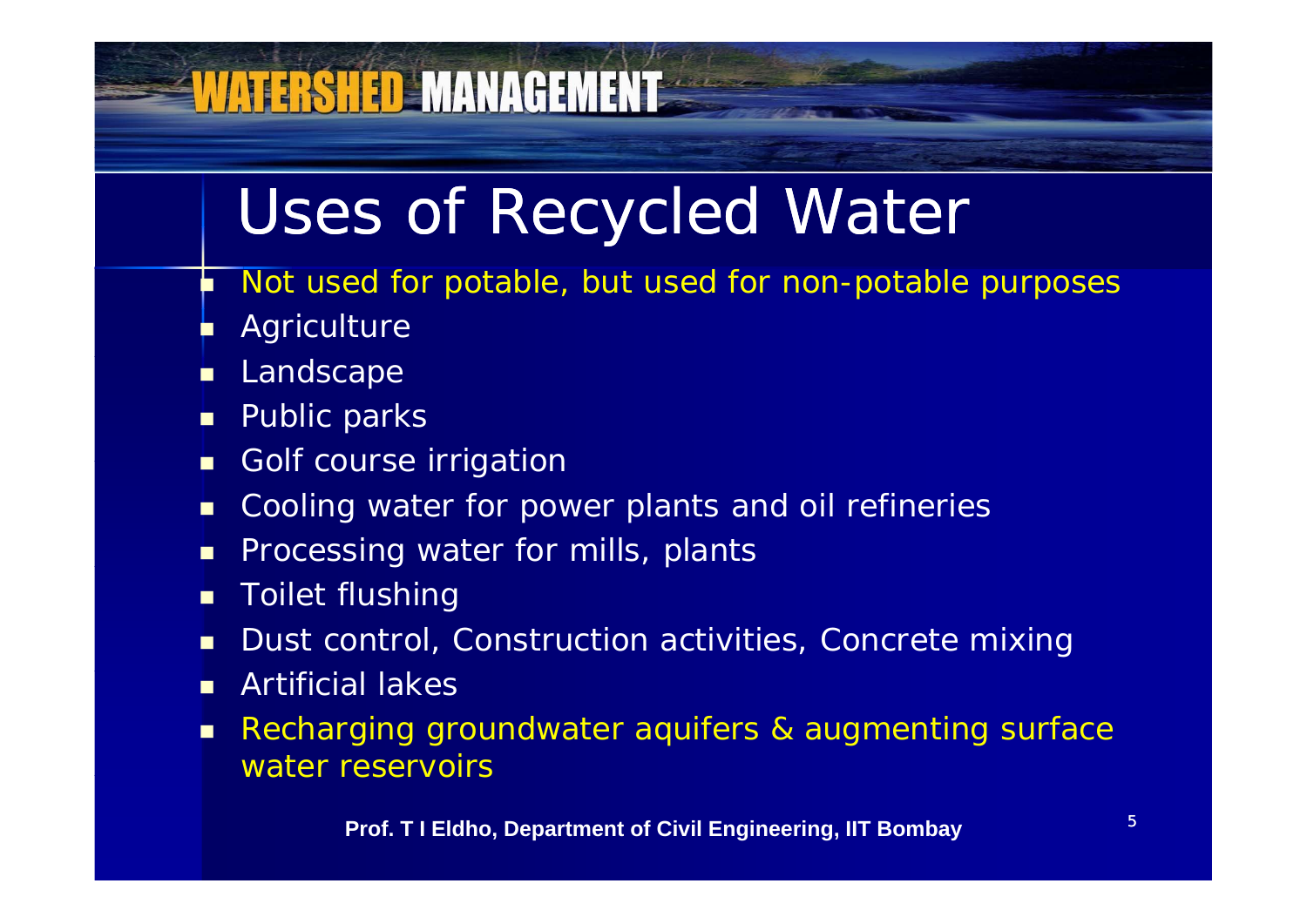### Benefits of Water Recycling

- Г Reduction of treated wastewater discharge to sensitive or impaired surface waters, reduction of imported water & avoided costs associated with importing water
- **DOM:** Environmental benefits -sustainable water resource.
- $\blacksquare$  Recycled water can also be used to create or enhance wetlands and riparian habitats.
- $\blacksquare$  Conservation of other resources besides water (e.g. Chromium removal from leather industry).
- **Reuse at little extra cost**

- Savings on water abstraction costs
- $\blacksquare$ Reduced dependence on vagaries of river flows.
- п Gaining tax advantages in arid & designated zones.
- Г Reduction in effluent discharge volume.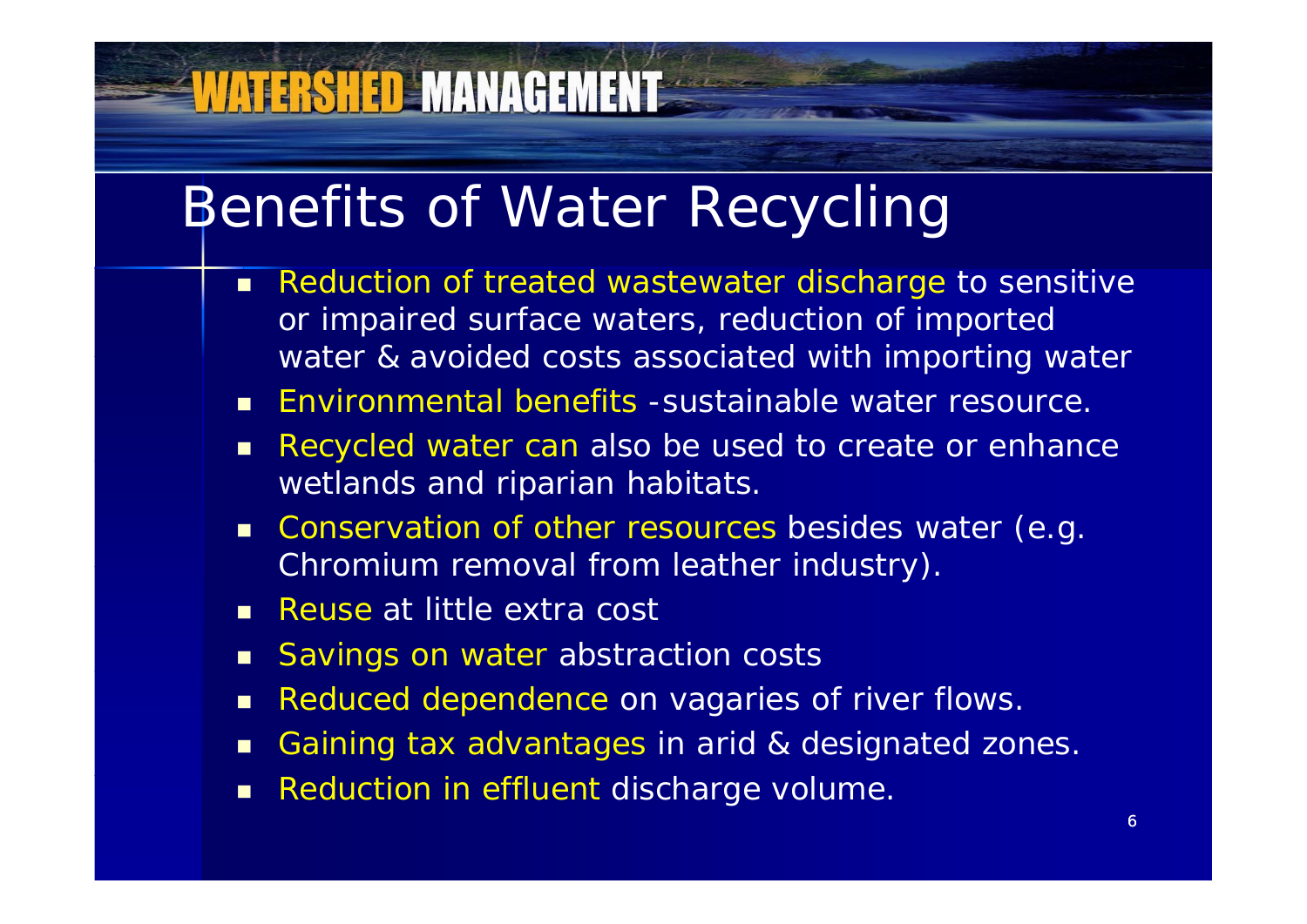### Water Management Solutions

- Г Water Stress Index: Annual renewable water resources per capita that are available to meet needs for domestic, industrial & agricultural use.
- П Water Stress index is a common approach used to evaluate water availability
- 2/3 of world population will be under moderate high water stress – according to projections that predict in 2025
- п ■ 50% of the population will face constraints in water supply
- $\blacksquare$ Water management solutions.

**WATERSHED MANAGEMENT** 

- Surface water Mana gement Solutions
- $\blacktriangleright$ Drainage and waste water management
- > Polluted water management
- $\blacktriangleright$ Water Recycling management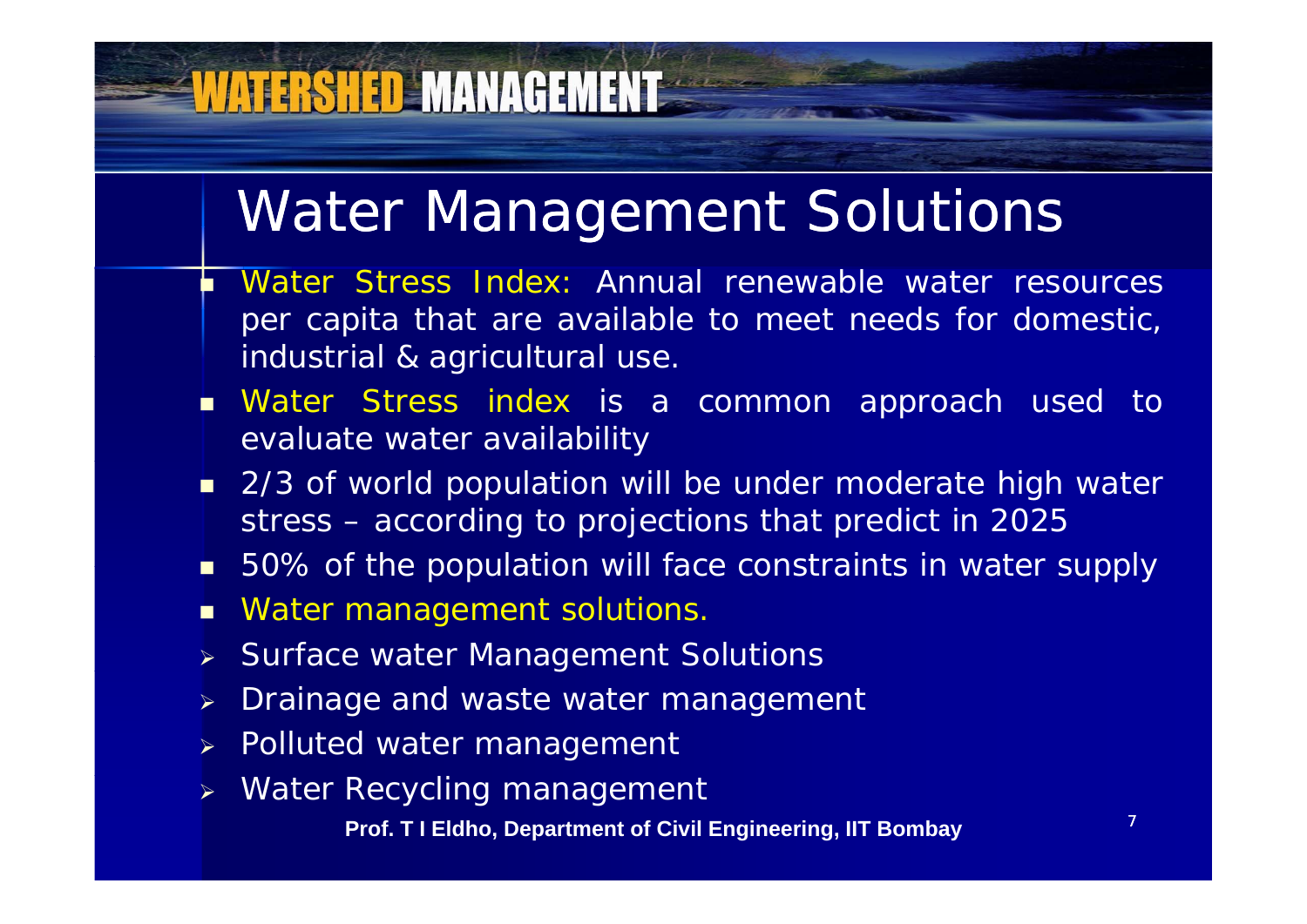### Surface water Management Solutions

#### **Modular water storage units**:

**VATERSHED MANAGEMENT** 

- $\blacksquare$ Polystorm from Polypipe- lightweight cells- a high void ratio
- п Applications: rainwater soakaways or stormwater attenuation **Permeable geotextiles**
- П conjunction with modular storage units - rainwater soakaway
- $\blacksquare$  Tape & wrap package for self installation - for low risk areas **Silt traps**
- Π ■ To intercept silt & small objects from water drainage systems
- п Situated upstream of the modular water storage units

**Vortex flow controls:** Used with stormwater attenuation system

 $\blacksquare$  Ensure optimum designated water flow rates at discharge outlet by utilising an internal vortex-makes them more efficient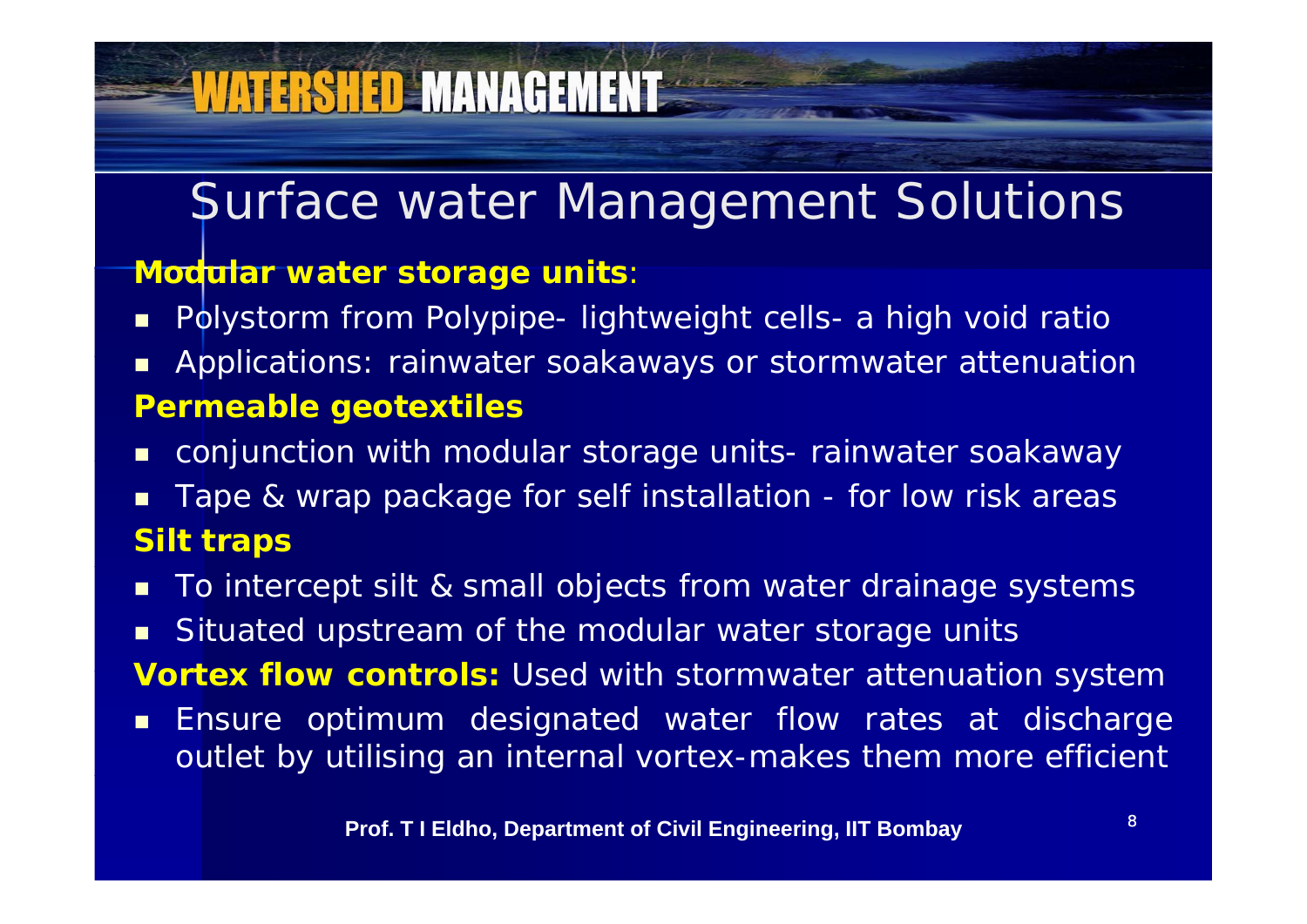### **Drainage & Waste water management**

#### **Pumping stations (for small applications)**

 $\blacksquare$  Packaged tank & pump systems designed to lift small quantities of wastewater to reach existing drain or sewer

#### **Pumping stations (for large applications)**

Г ■ Packaged chamber & pump systems- to lift large quantities of wastewater to reach existing drain or sewer

#### **Sewage treatment plants**

 $\blacksquare$ ■ Designed for use where septic tank is either impractical & <sup>a</sup> connection to the main sewer is impossible.

#### **Grease traps and separators**

- **Primarily used in catering & commercial premises**
- п To prevent vast amounts of grease, animal fats & oils from entering & solidifying in the drainage system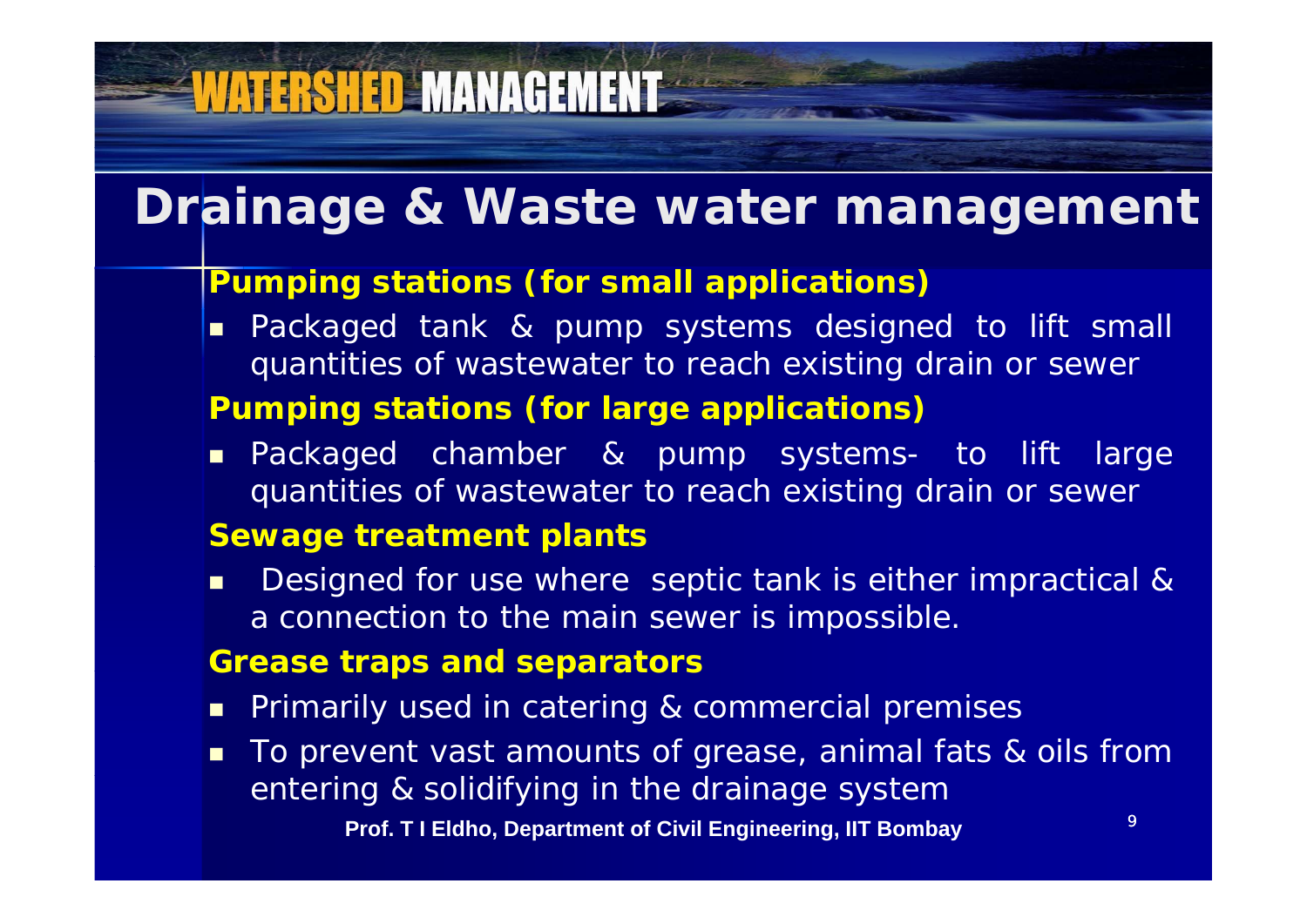### Polluted Water Management Solutions

#### **Bypass separators**

**VATERSHED MANAGEMENT** 

■ Designed to intercept oil, petrol and silt from lightly contaminated surface water drainage systems

#### **Full retention separators** are designed

- To intercept oil, petrol & silt from heavily contaminated surface water drainage systems in high risk areas
- **Theating the full flow that can be generated** from the catchment area through the drainage system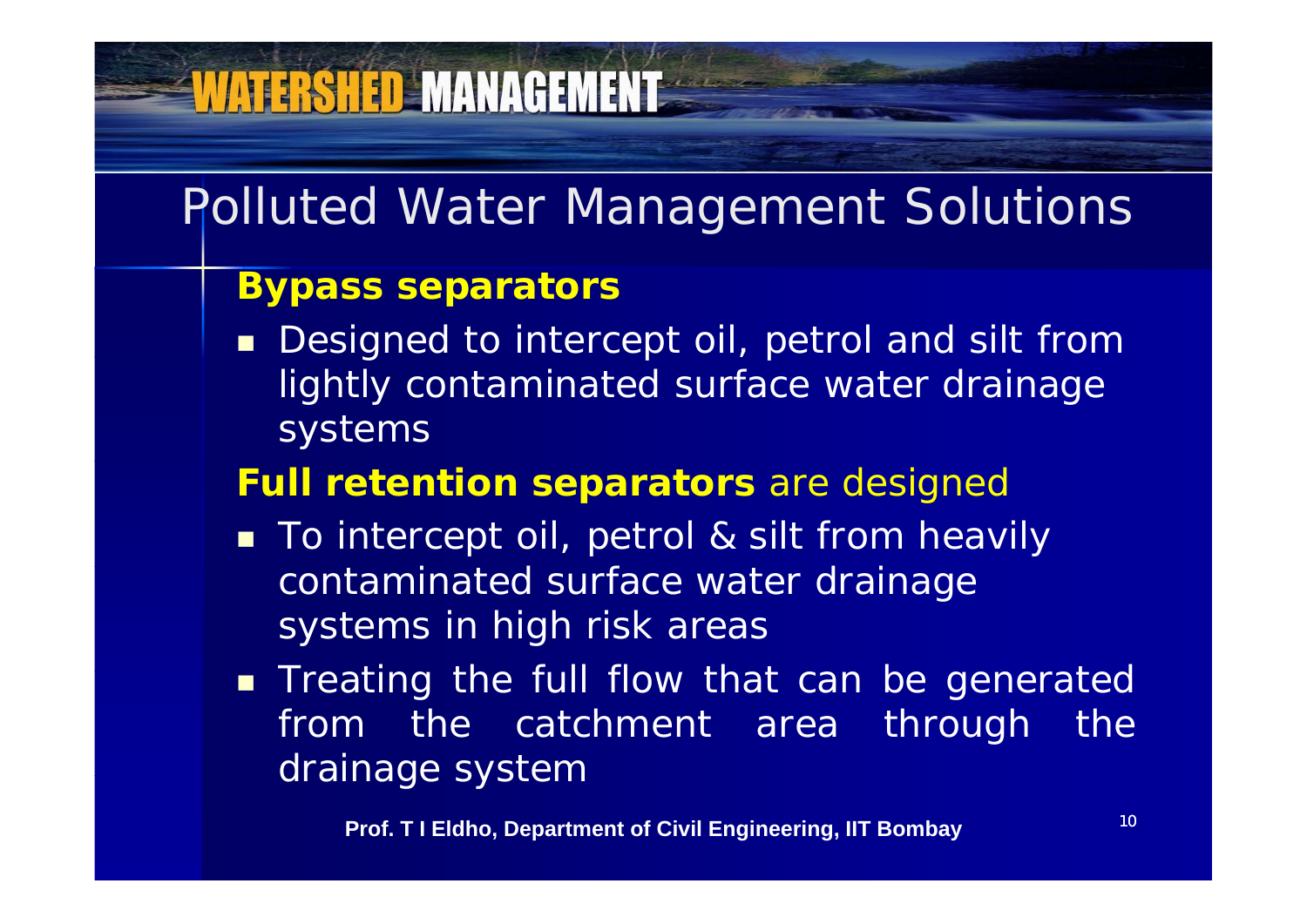### Water Recycling Management Solutions

#### **Greywater recovery systems (for domestic applications)**

**VATERSHED MANAGEMENT** 

- Г ■ Used in combination with rainwater harvesting
- $\blacksquare$  Capture, treat & store lightly soiled water used within a dwellin g
- Г Reused around the house for supplying water to flush toilets, wash clothes or water the garden.

#### **Greywater recovery systems (for industrial and commercial applications)**

- Used in combination with rainwater harvesting: capture, treat & store lightly soiled water used
- $\blacksquare$  . Reused for supplying water to flush toilets, wash clothes or water fields, sports grounds or gardens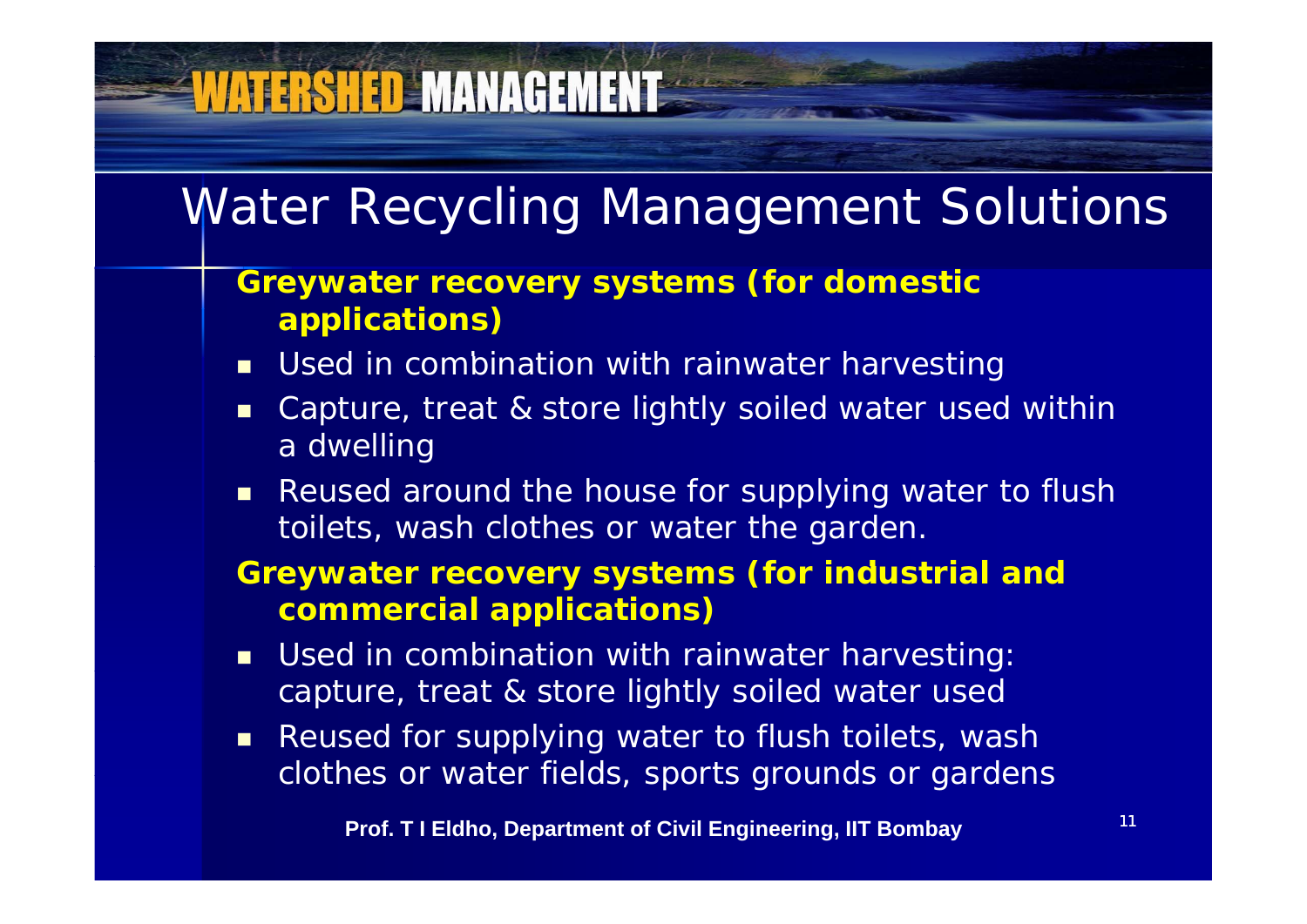### Water Recycling Treatment & Uses

**WATERSHED MANAGEMENT** 

| <b>Water</b><br><b>Collection</b><br><b>Primary</b><br>Treatment:<br>Sedimentation | <b>Secondary</b><br><b>Treatment:</b><br><b>Biological</b><br>Oxidation,<br>Disinfection                                                                 | <b>Tertiary / Advanced</b><br><b>Treatment:</b><br><b>Chemical Coagulation,</b><br><b>Filtration, Disinfection</b>                                               | <b>Indirect</b><br>potable<br>reuse:                                                                      |
|------------------------------------------------------------------------------------|----------------------------------------------------------------------------------------------------------------------------------------------------------|------------------------------------------------------------------------------------------------------------------------------------------------------------------|-----------------------------------------------------------------------------------------------------------|
| No uses<br><b>Recommend</b><br>ed                                                  | Surface irrigation<br>(Non-food crop)<br><b>Restricted</b><br>Landscape,<br>Wetlands, wildlife<br>habitat, stream<br>Augmentation,<br>Industrial cooling | Landscape & golf<br>course irrigation<br><b>Toilet flushing</b><br>Vehicle washing<br>Food crop irrigation<br>Unrestricted<br><b>Recreational</b><br>impoundment | <b>Groundwater</b><br>recharge of<br>potable<br>aquifer and<br>surface water<br>reservoir<br>augmentation |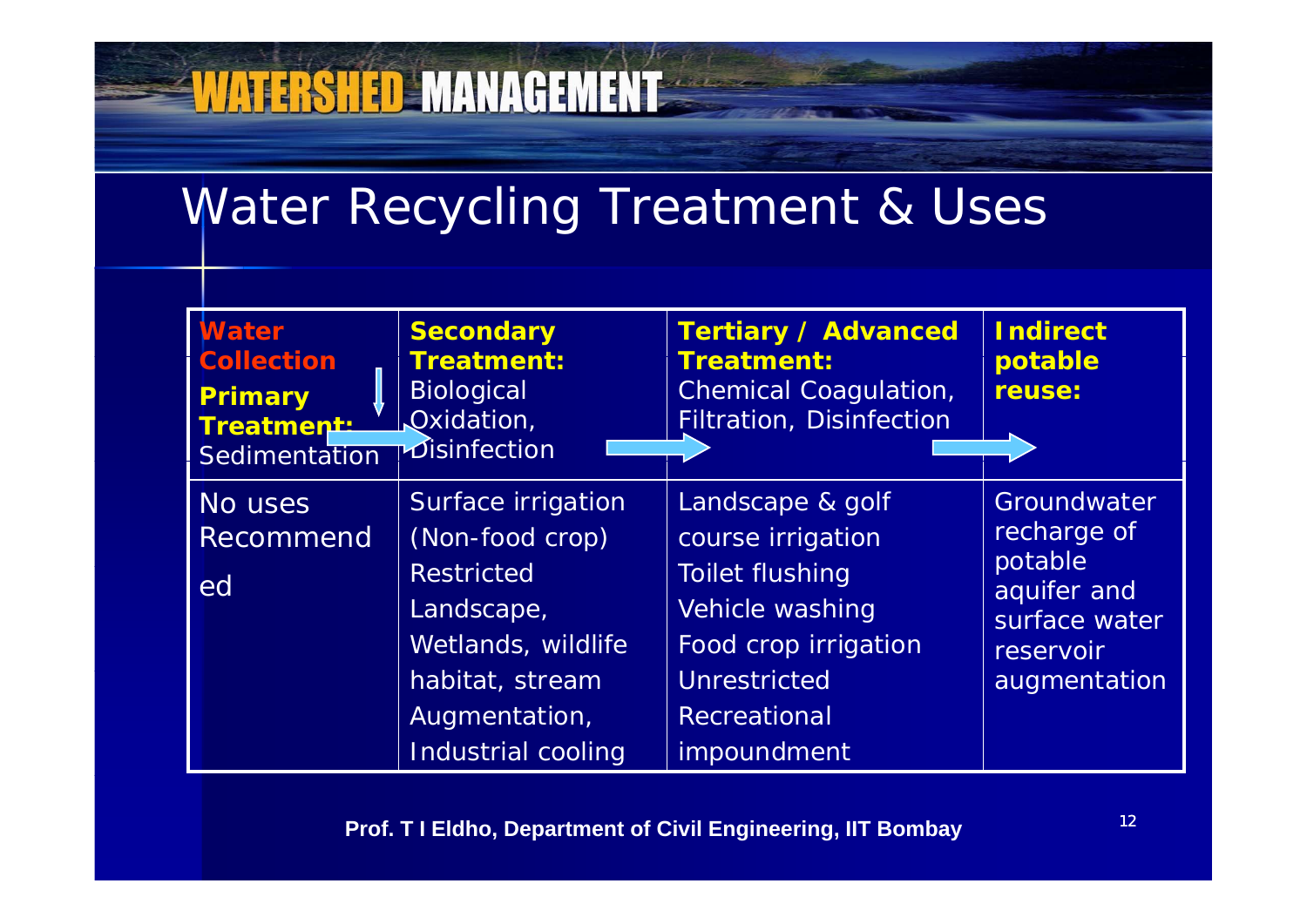### **Stages of Wastewater Treatment**

- **Depending on wastewater nature – treatment given before recycling**
- $\blacksquare$  **P li i t t t Preli minary trea tmen** :

VATERSHED MANAGEMENT

- removal of heavy solids like wood, rags and grit.
- done by passing the inkling wastewater through a screen with bars 25-50 mm apart.

#### $\blacksquare$ **Primary treatment:**

- slowing the wastewater down settlement chambers or sedimentation tanks are used
- In domestic situation, septic tank can be used as a settlement chamber, which may remove about 30- 50 % of the BOD and suspended solids.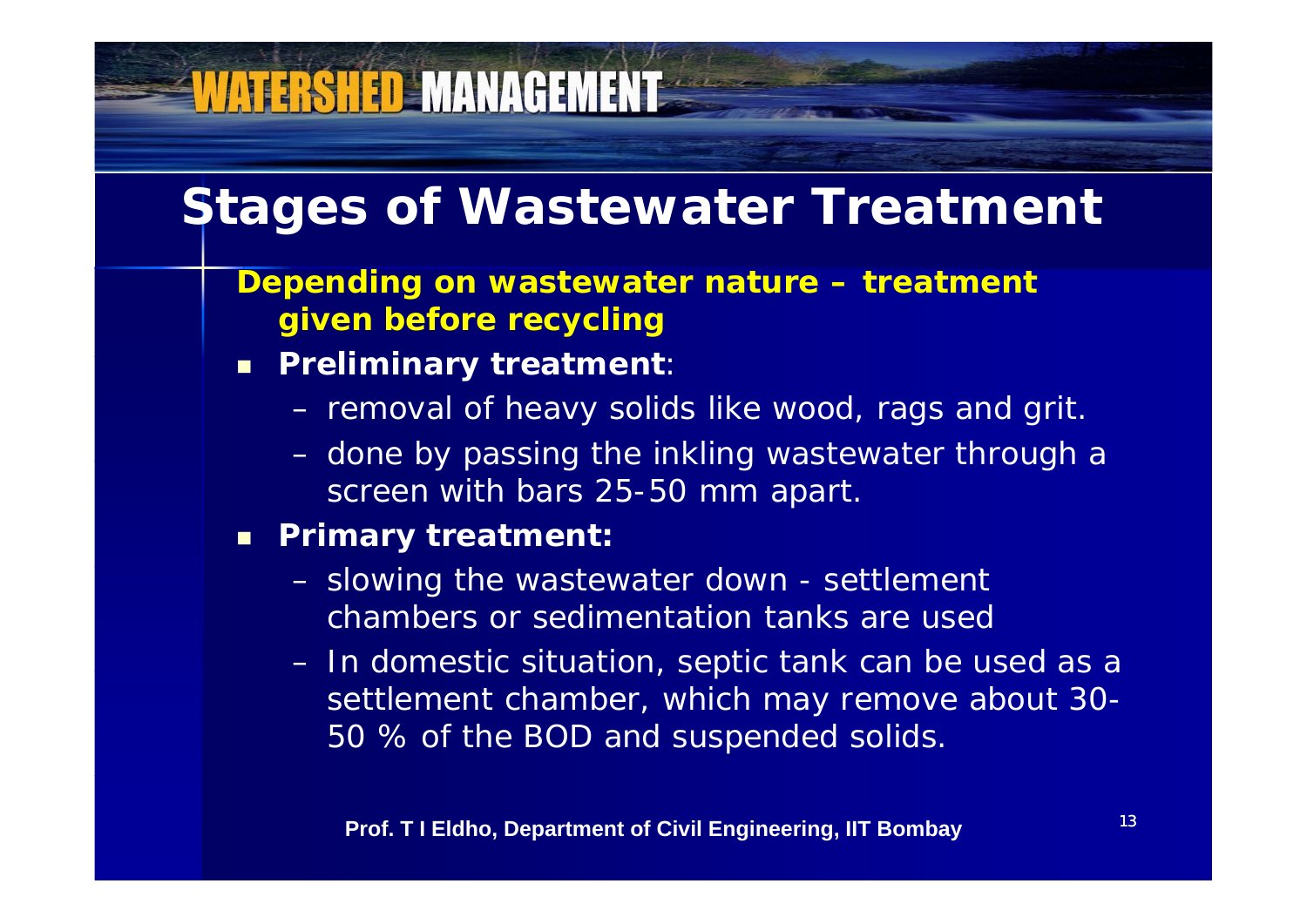### **Stages of Wastewater Treatment**

#### **S d econ dary treatment:**

- biological treatment (use of micro organisms) removes the remaining BOD and suspended solids.
- During later stage of secondary treatment, the nitrification process begins. (when ammonia present in waste water is transformed into nitrate)

#### *Tertiary treatment:*

- involves, taking the wastewater through a further biological, physical or chemical step.
- further removal of BOD, suspended solids, nitrogen, phosphorous and pathogens.
- can also be provided by using 'natural systems' of treatment such as ponds, lagoons, constructed wetlands, & methods where land is available. **Prof. T I Eldho, Department of Civil Engineering, IIT Bombay**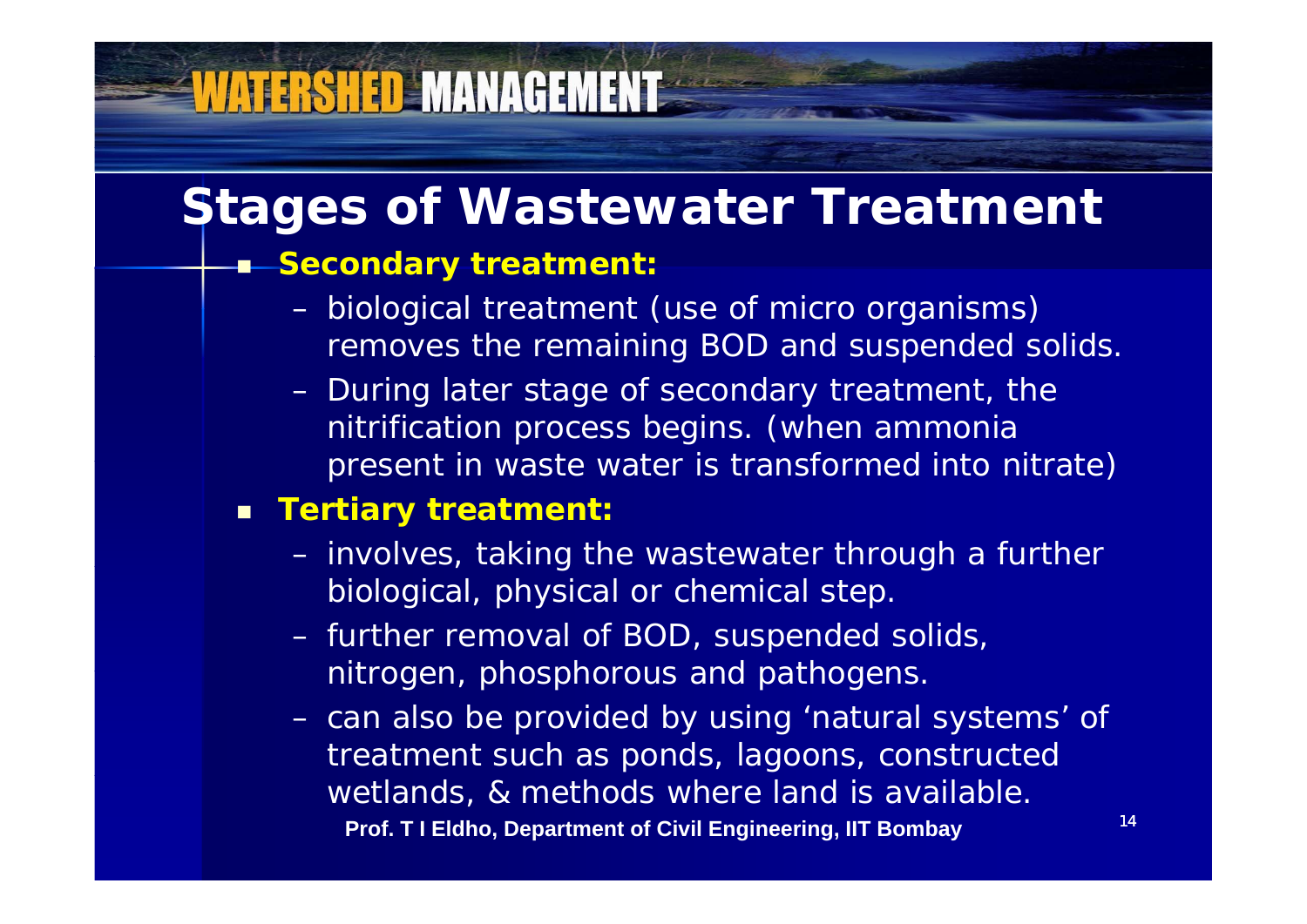### **Stages of Wastewater Treatment**

Tertiary treatment for industrial reuse is usually done by using mechanized, physio -chemical processes:

- Activated carbon treatment (powdered or granular)
- Chemical oxidation & other advanced oxidation processes
- Multi-media filtration Softening (lime soda or zeolite)

- Demineralization (ion exchange)
- Disinfection (chlorine, hypochlorine, ozone, U-V)
- Membrane processes (microfiltration, ultrafiltration & reverse osmosis).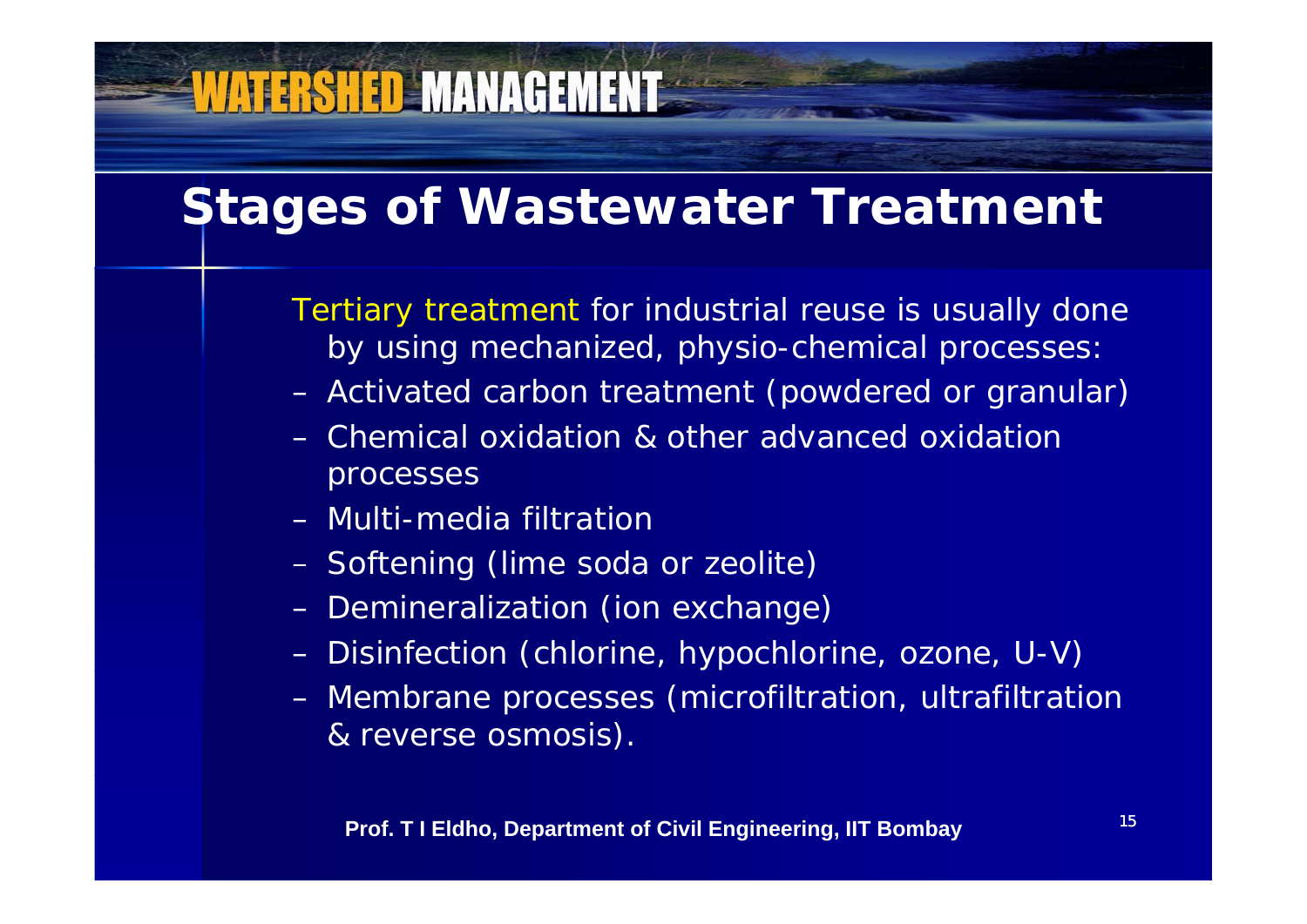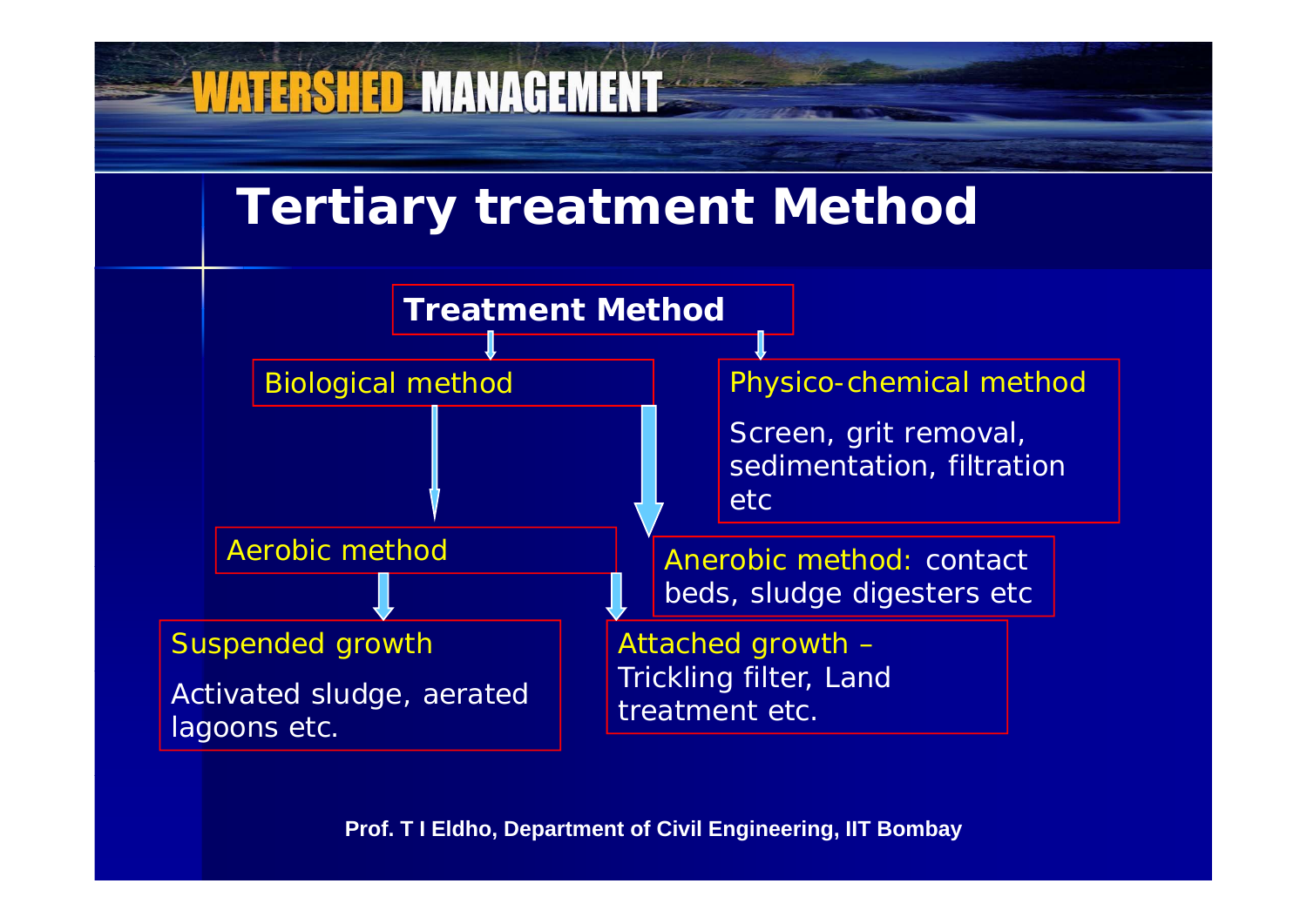Т,

### **Methods of Treating Wastewater**

#### **Conventional way of Treating Wastewater**:

*Cesspools (Containment, decentralized):*

■ A cess pool is a big tank of at least 18 cubic metres; It has an inlet but no outlet; Do not treat wastewater, but store it until it is removed by a sludge tanker; Due to the environmental pollution especially to groundwater, not preferred in the urban environment.

#### – *Se p (p y , ) tic tanks (primar y treatment, decentralized ):*

- Septic tanks have both an inlet & outlet- much smaller
- **Suitable for small scale waste water treatment & can** be adopted for domestic/ hotels sewage treatment.
- **Provide primary treatment & should be followed by a** soak pit or leach field.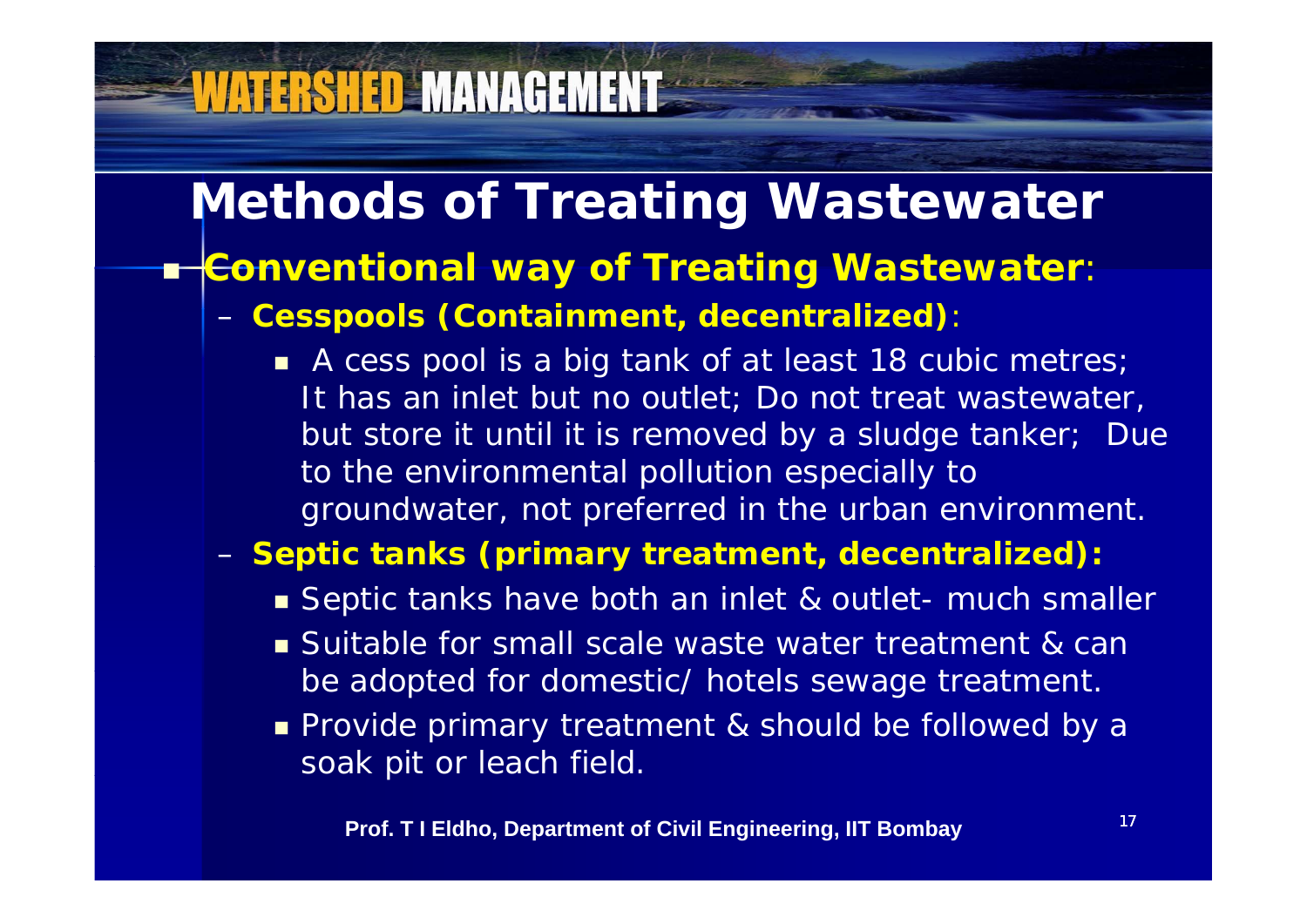### **Methods of Treating Wastewater**

**VATERSHED MANAGEMENT** 

 *L h fi ld (S d i & di l Leach eld s (Secon dary, tertiary dispersal– centralized/ decentralized):*

- Last stage of a conventional treatment system.
- **Preceded by a septic tank & this combination is often** referred to as a 'septic tank system'.
- A leach field is a series of perforated pipes, surrounded by gravel, that run in underground trenches.
- *Waste stabilization p ( gp , onds (all sta ges possible, centralized/ decentralized):* 
	- **Solar ponds, settlement ponds, lagoons or sewage** ponds -with a small anaerobic pond in the beginning, followed by larger aerobic ponds.
	- **Placed in tandem with reed beds, making system more** attractive - large surface area is required.

**Prof. T I Eldho, Department of Civil Engineering, IIT Bombay**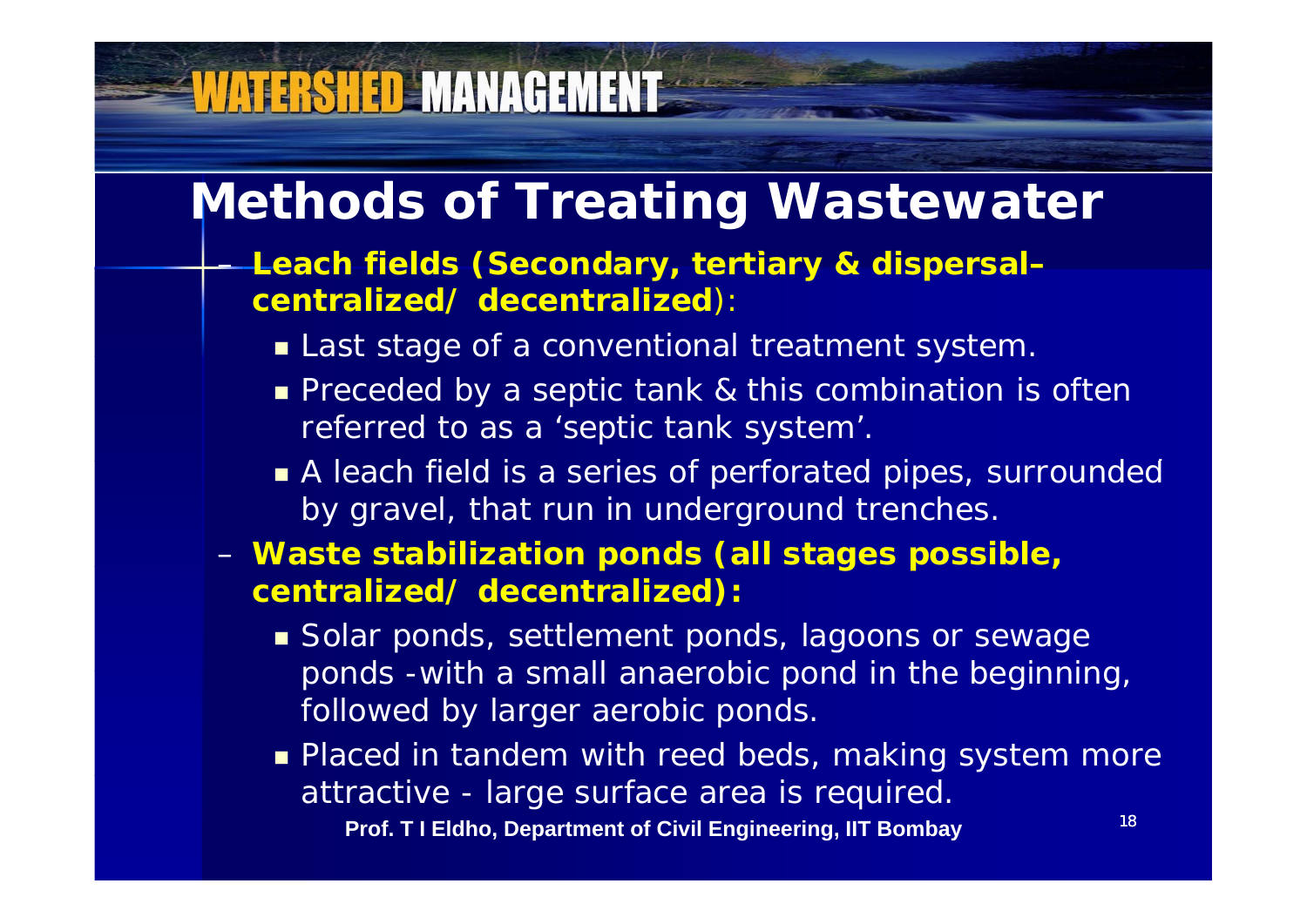### **Methods of Treating Wastewater**

**WATERSHED MANAGEMENT** 

#### *Constructed wetlands (centralized/ decentralized):*

 Human made wetlands designed to closely imitate the treatment functions that occur in a natural wetland ecosystem - operate on ambient solar energy & require low external energy input.

#### *Duckweed pond (centralized/ decentralized):*

**green coloured small plants which grows in sewage** holding ponds - feed on the organic elements in the wastewater for growth - for the treatment of lowstrength community wastewater- Duckweeds help in removing nutrients and heavy metals by absorbing nitrogen, phosphorous, sulphur and trace elements.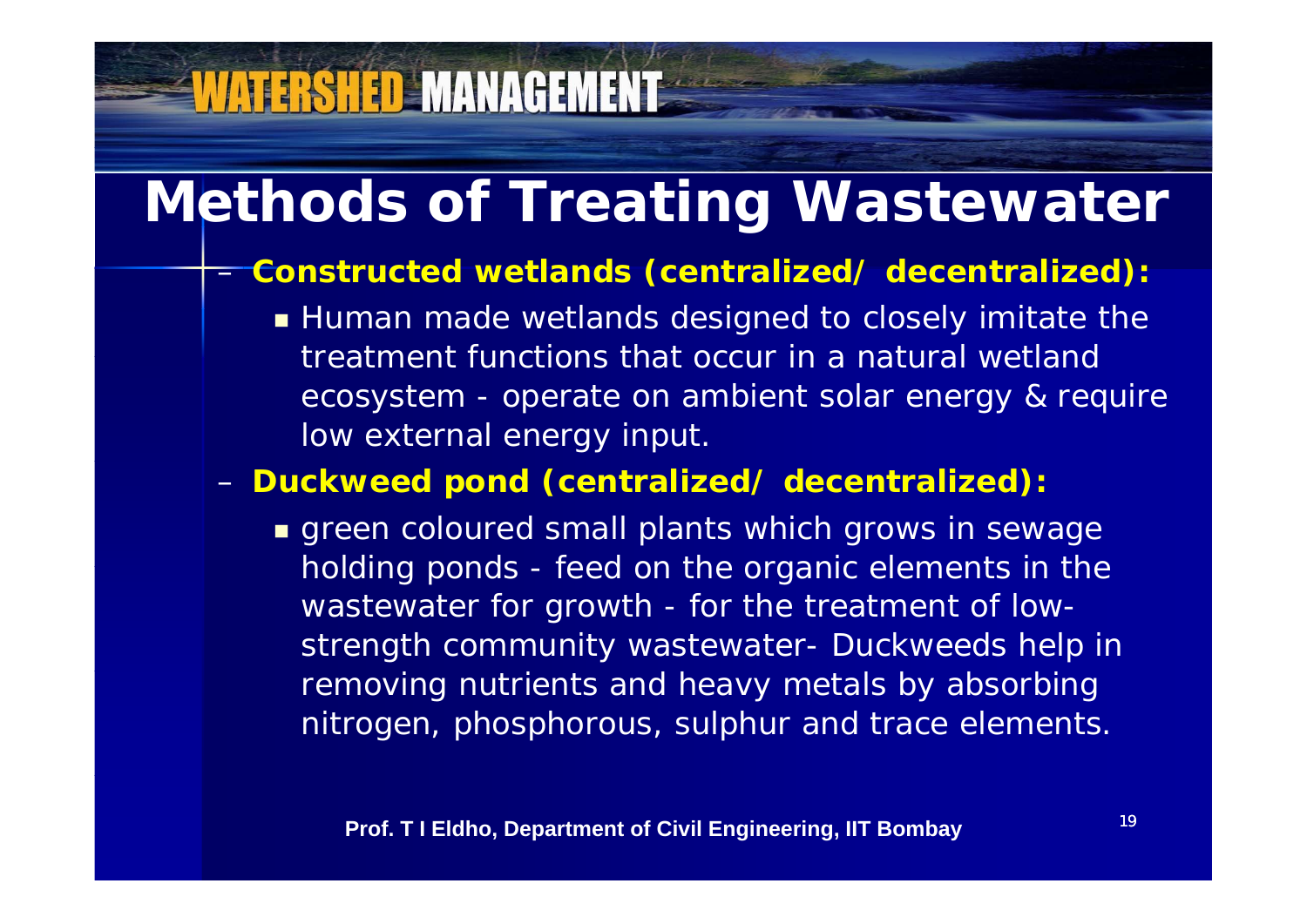### **Methods of Treating Wastewater**

#### *Trickling filters (secondary treatment, decentralized):*

- **Trickling filters are always preceded by a primary** settlement stage, usually a septic tank, and followed by a humus tank.
- They are also known as percolating filters, biological filters and filter beds.
- A trickling filter is a container, usually filled with blast furnace clinker or stones, called as media.
- **Sewage is distributed over the surface of this media** and drains freely to the base. The method is relatively robust, tolerant of peak loadings and does not require power, if a fall is available.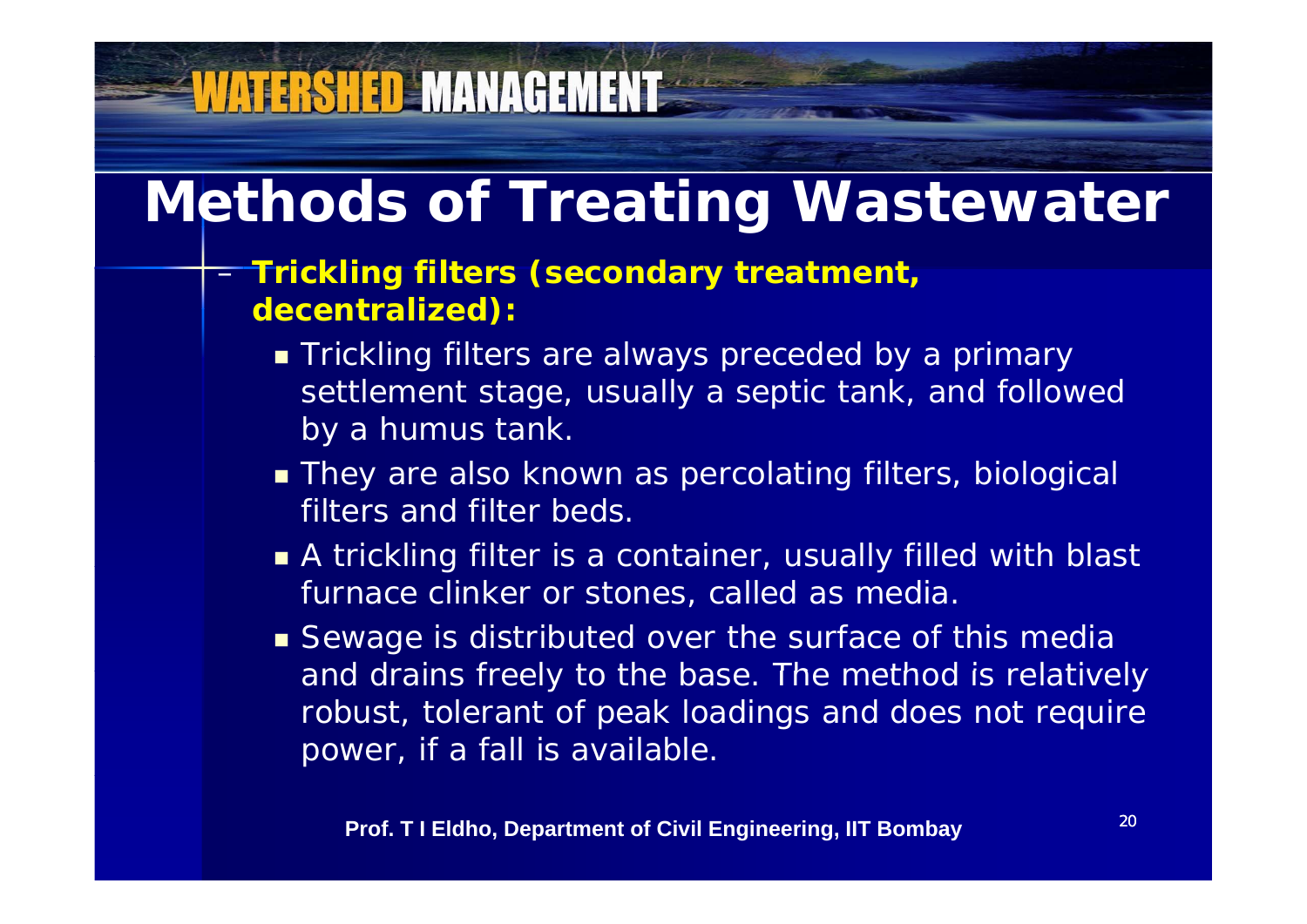### Treating Wastewater – Modern Techniques

#### *Upflow Anaerobic Sludge Blanket Reactor (UASBR)***:**

- Treatment plant shop assembled A sludge blanket cultured in the lower portion of the UASBR very effectively traps suspended & dissolved organic matter.
- Rotating Biodisc Contactor (RBC)- second unit in the series, takes the atmospheric oxygen.
- An attached growth anoxic reactor is built into the upper portion of the UASBR for conversion of nitrites & nitrates into nitrogen gas.
- Entire operation is simple & system once stabilized, can be left to itself without much human intervention.
- The treated water may be used for irrigation purpose, depending on the nature of the waste water.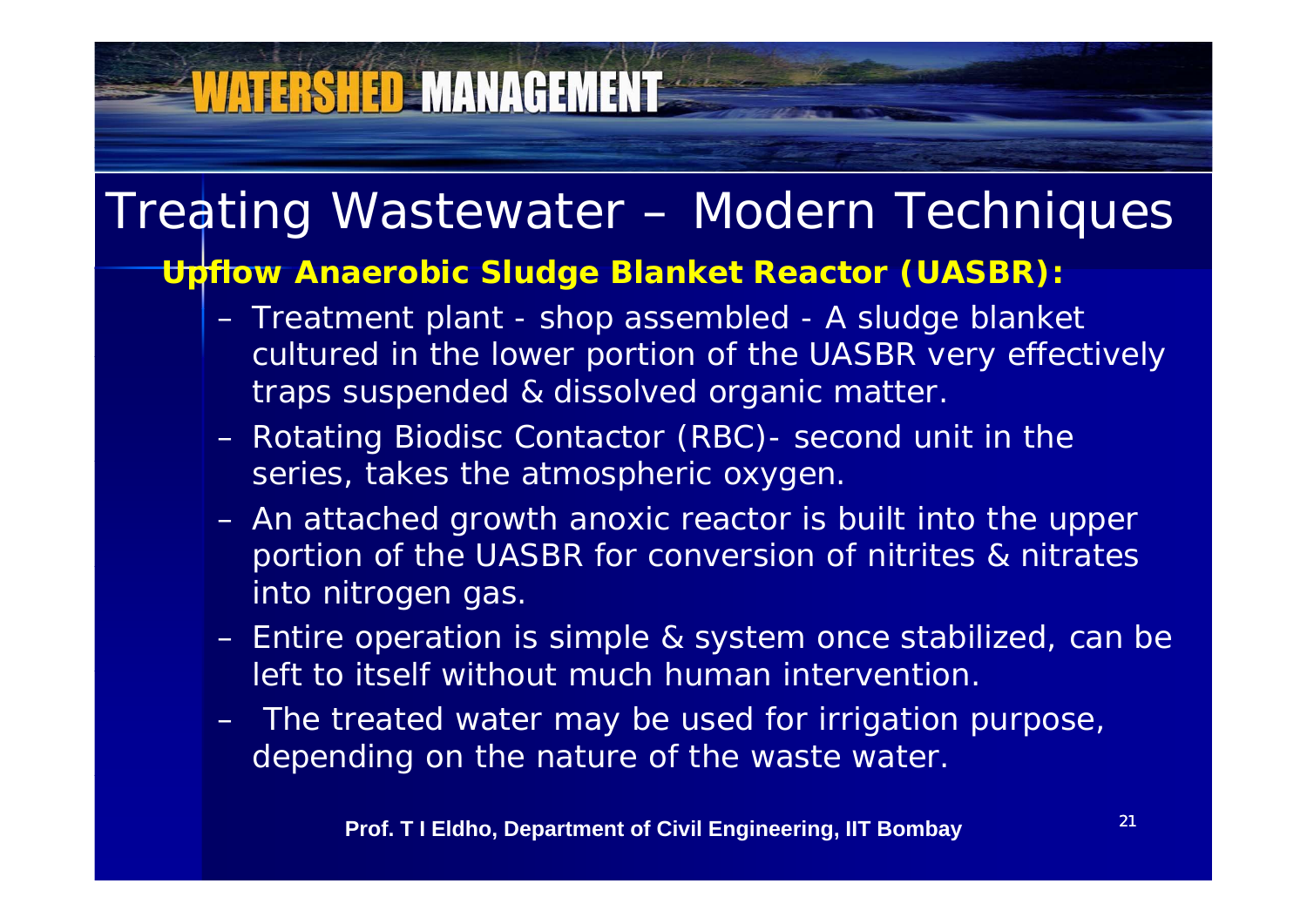### Treating Wastewater – Modern Techniques

#### *Cyclic activated sludge process (c-tech):*

- Cyclic activated wastewater treatment process carbon oxidation, nitrification, denitrification & bio-phosphorous removal are carried out simultaneously.
- Ensures that all the effluent processes like equalization, aeration, settling & decanting carried out in a single tank.
- Treats the effluent to a level specified by authorities for irrigation or discharge into open water sources like rivers.
- Treated effluent has the characteristics such as BOD< 30 mg/l,  $COD<150$  mg/l & ammonia nitrate  $<$  5mg/l etc.
- The technology is automatic and found to be economical.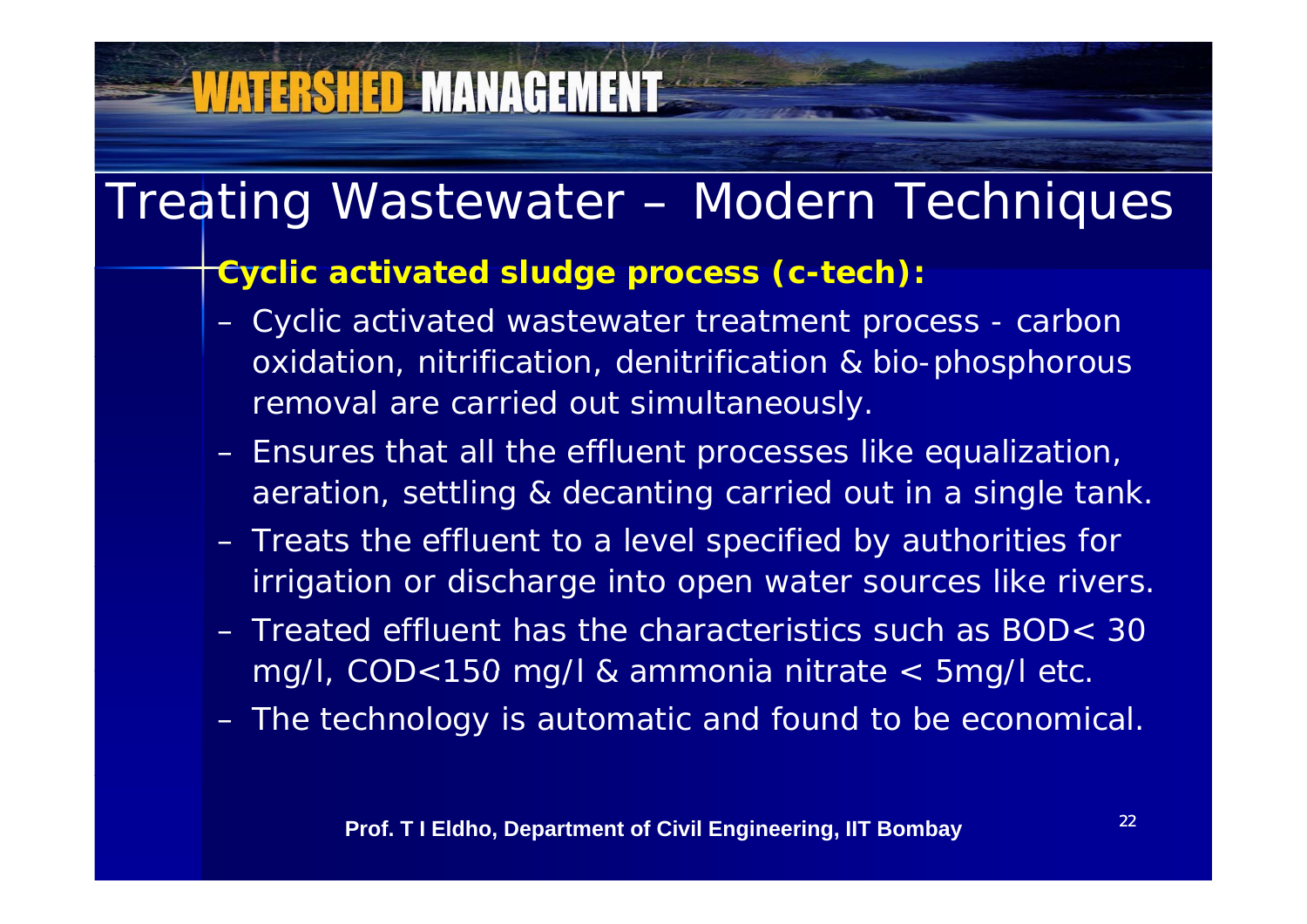### Treating Wastewater – Modern Techniques

#### *Membrane processes:*

- Г Membranes- semi-permeable materials designed to separate particulate, colloidal & dissolved substances from liquid solutes.
- **Allow substances smaller than the membrane pores to** flow through, while holding back substances larger than the pores.
- . ■ Membranes - produced from a wide variety of materials such as cellulose acetate, polyamides, polysulfones, polypropylene, nylon, polyvinyl alcohol etc.
- **The four most common configurations are: tubular, plate** and frame, spiral wound and hollow fibre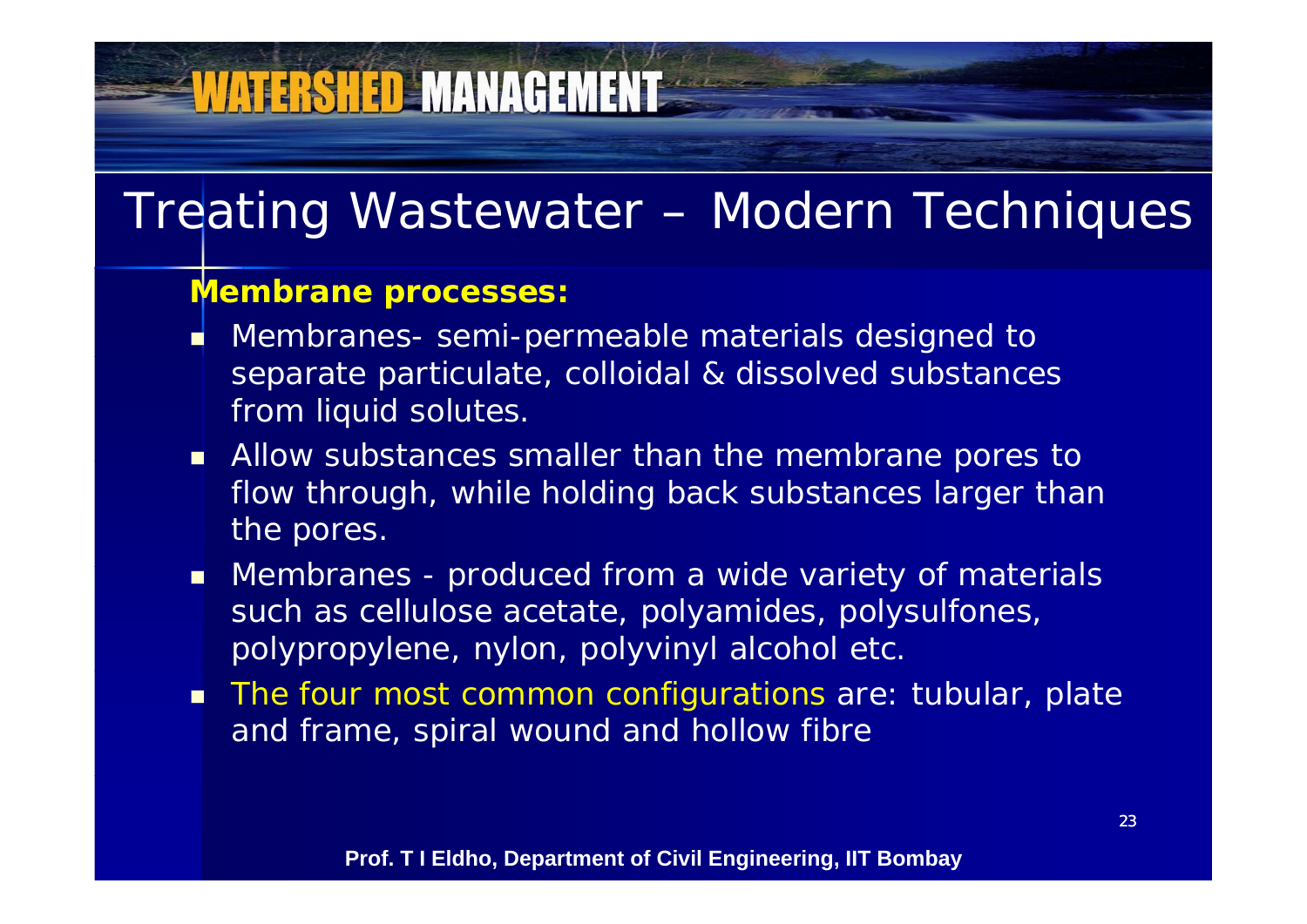# Modern Techniques – Membrane Processes

#### *Micro-filtration (MF):*

**VATERSHED MANAGEMENT** 

Г

- MF membranes (pores > 50 nm (nano-metre)) are the least expensive membranes
- Used in wastewater treatment for turbidity removal, solids separation after biological treatment, as in Membrane Bioreactors (MBRs), removal of helminth ova, other organisms etc.

#### $\blacksquare$  Ultrafiltration (UF):

 UF membranes (pore sizes 2-50 nm) have been used in wastewater treatment for man y of the same applications as MF membranes except that UF systems give a better separation of finer colloids, bacteria, viruses etc.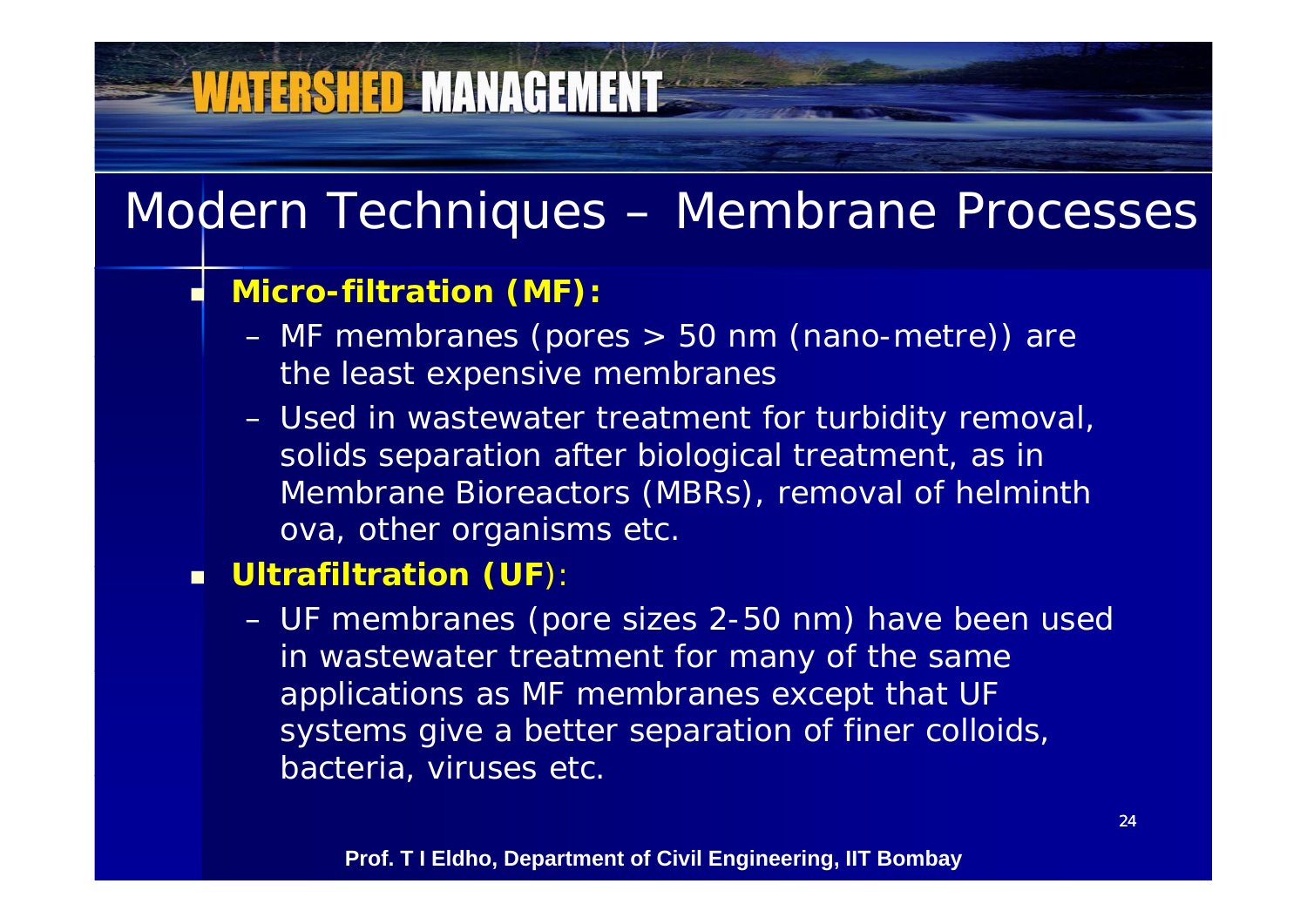### Modern Techniques – Membrane Processes

#### **Nanofiltration (NF):**

- In NF membranes, the pores should be less than 2 nm.
- The pressures vary between 520 -1400 kPa and flux rates vary from 200-800 L/ m 2/d.
- Used in water purification for potable purpose

#### **Reverse Osmosis (RO)**:

- Membranes have pores < 2nm and have the lowest molecular weight cut -off; high operating pressures of > 1400 kPa &Flux rates vary from 300 – 500 L/ m2/d.
- Used in desalination operations.
- RO in further treating pre-treated by MF & UF to produce waters of high quality for indirect reuse applications
- *Ultraviolet (UV) Disinfection***:** –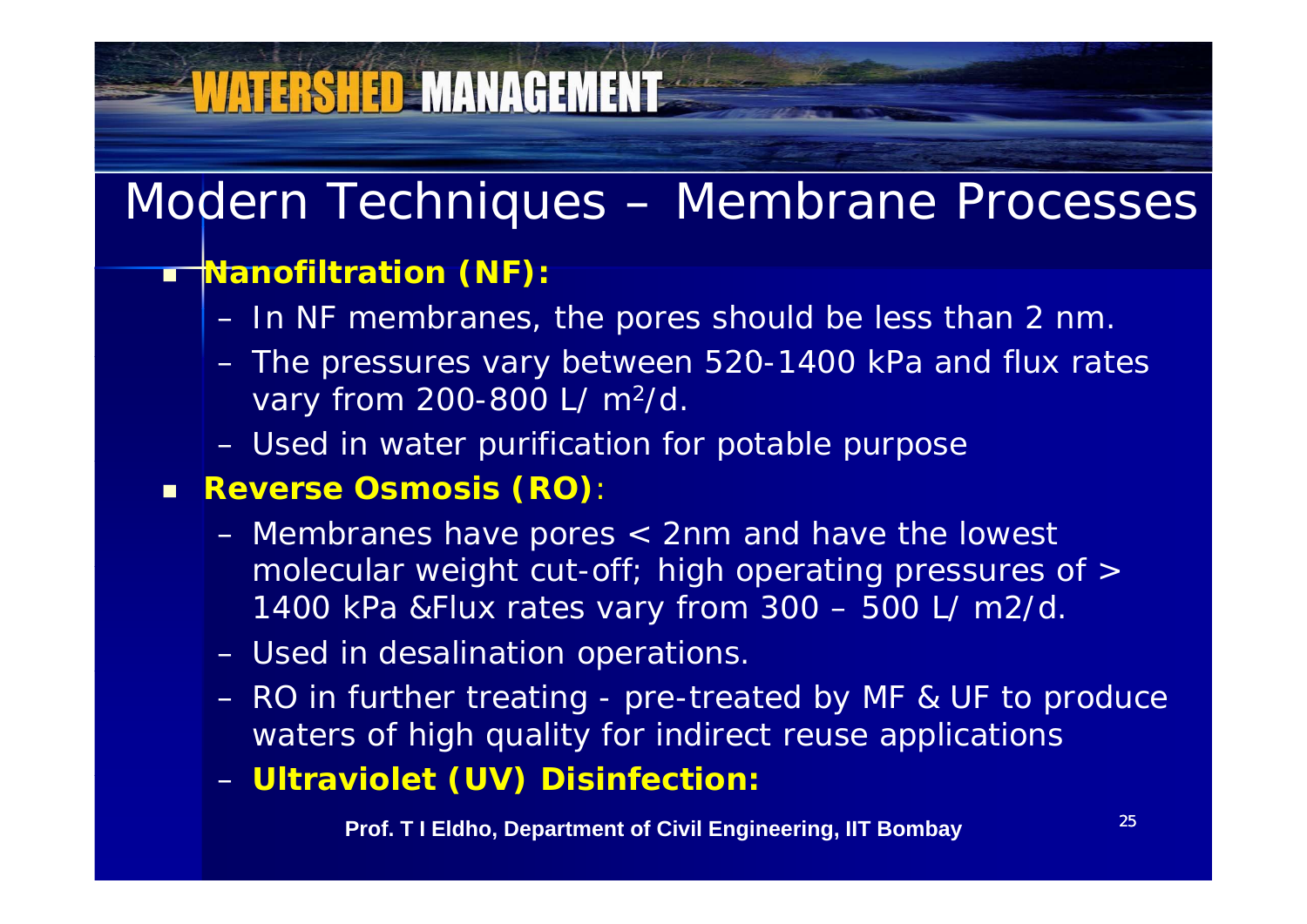### Overview of Water Recycling Practices

**VATERSHED MANAGEMENT** 

Water recycling is a growing practice in many regions of the world including USA, Europe, India, Australia, Israel etc.

- $-$  About 13 million m $^3$ m<sup>3</sup>/d is recycled & reused in USA - a small fraction of total volume of wastewater generated.
- Out of 140 million m 3/d, only about 10% of wastewater is recycled, suggesting the potential of recycling
- Recycled water use on a volume basis is growing at an estimated 15% per year in the US.
- All evidences suggest that water recycling will play major role in the water management in the 21st century.
- In US, at a compound annual growth rate of 15%, the volume of recycled water would amount to 45 million m 3/d by the year 2015.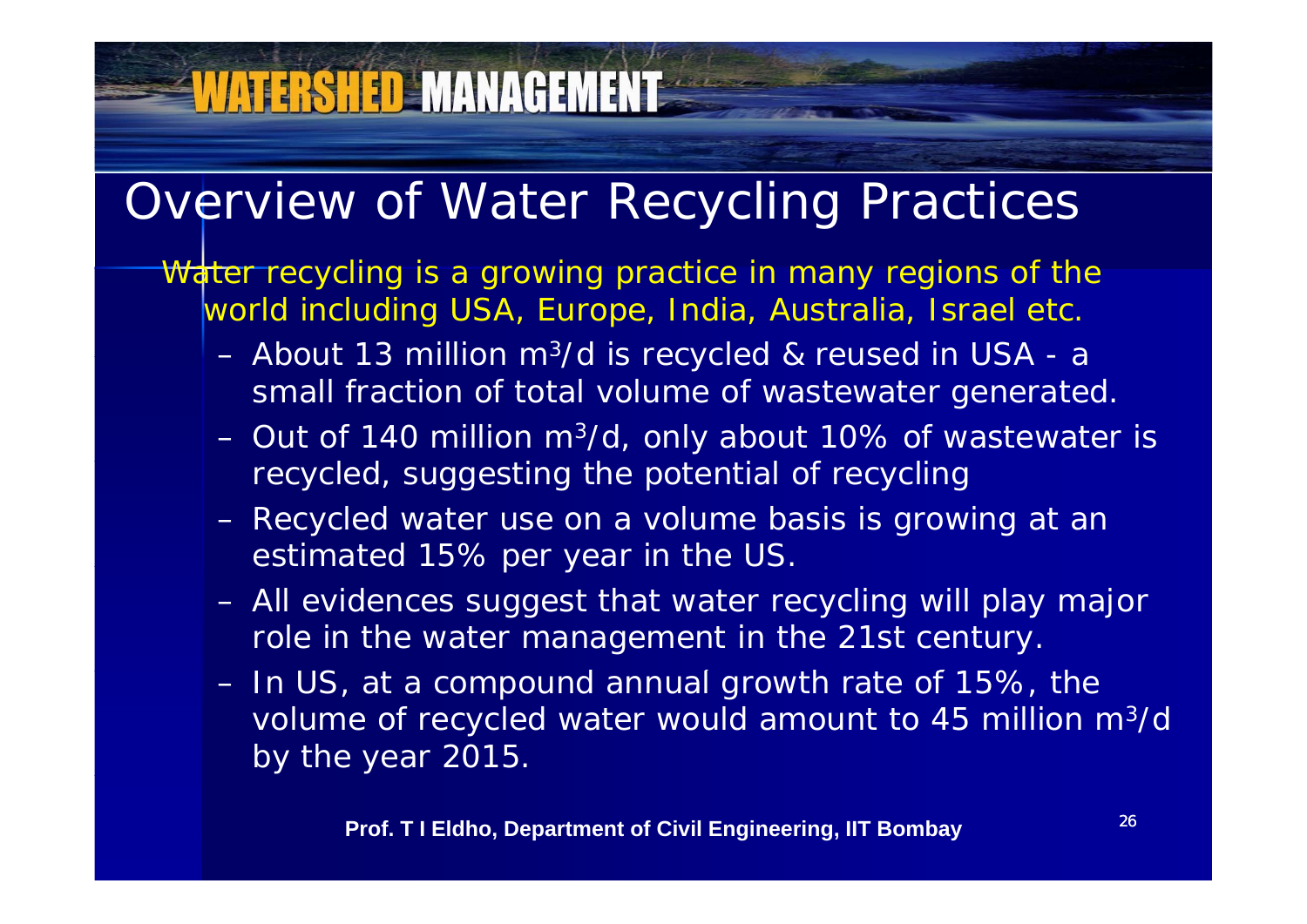### Water Recycling Practices in India

- **In India, presently water recycling is not so common.**
- $\blacksquare$ In India, some of the methodologies adopted include (Arcevala and Asolerkar, 2007):
	- Plain water conservation

- Reuse without any treatment
- Reuse after treatment using on-site toilet waters and some easily treated industrial wastewaters
- Reuse after treatment using off-site sources of municipal wastewater
- A study of the reuse of waste water in India shows that the reuse has achieved in affordable costs and some industries have in fact, saved money by reusing their wastewaters.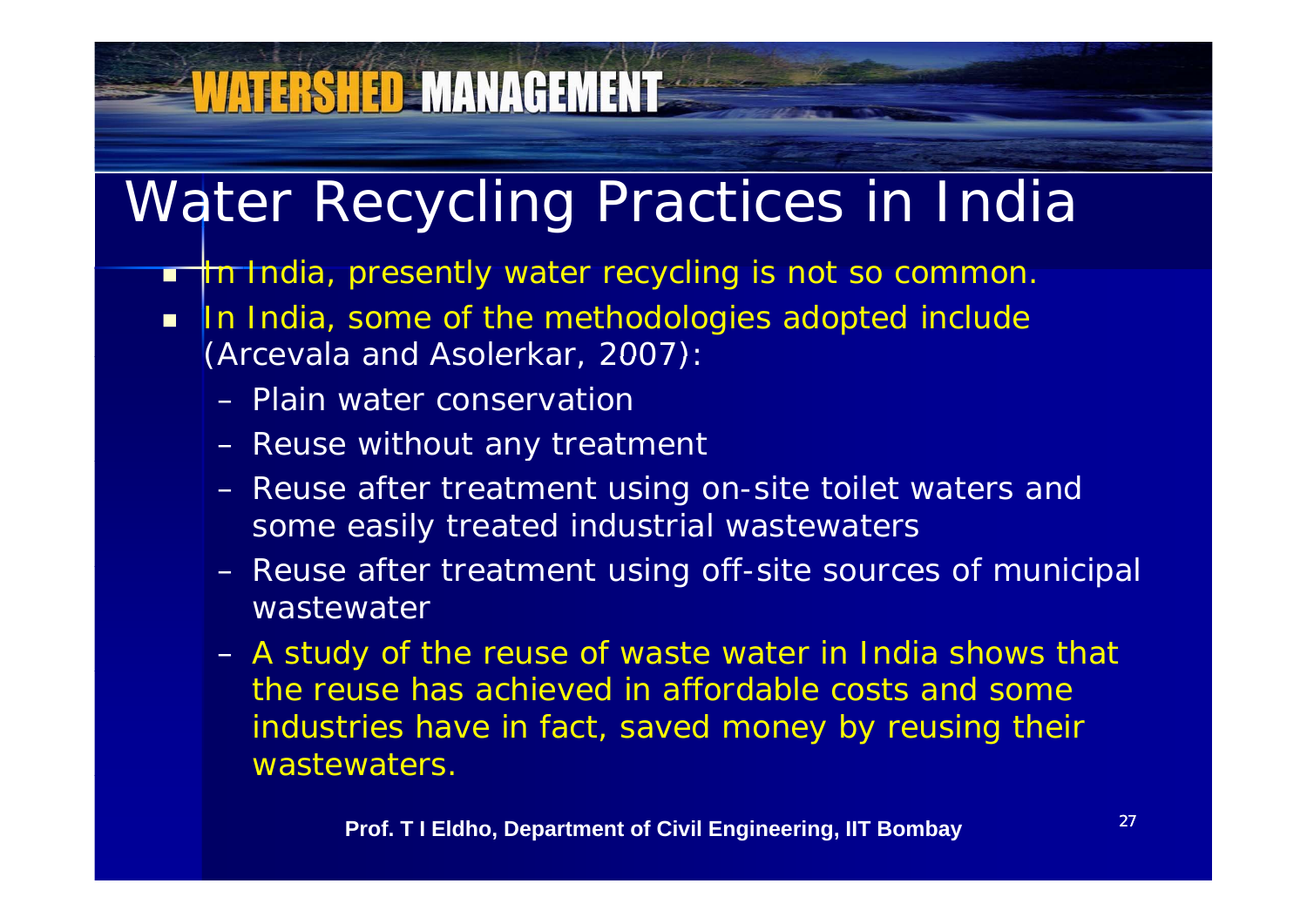### Water Recycling Practices in India

- $=$  In India, water recycling has first begun in Mumbai in  $\,$ 1964-65, by textile industry, - shown that nearly 15-20 % of water can be recycled without any pre -treatment.
- Cost of providing direct reuse was relatively small
- Cost/benefit ratios- high & cost recovery periods is low.
- The recycling was carried out in as many as 22 mills of Mumbai and later few more industries started recycling.
	- A typical treatment scheme for toilet waters for reuse in cooling water make-up is as follows:

*Wastewater -> Screening -> Extended aeration ->*  Chemical dosing + Flocculation -> Sand filtration -> *Zeolite softening + acid correction + occasional chlorine shock dose -> make-up water to cooling towers*.

Sludge & other wastewaters- returned to sewer line**. Prof. T I Eldho, Department of Civil Engineering, IIT Bombay**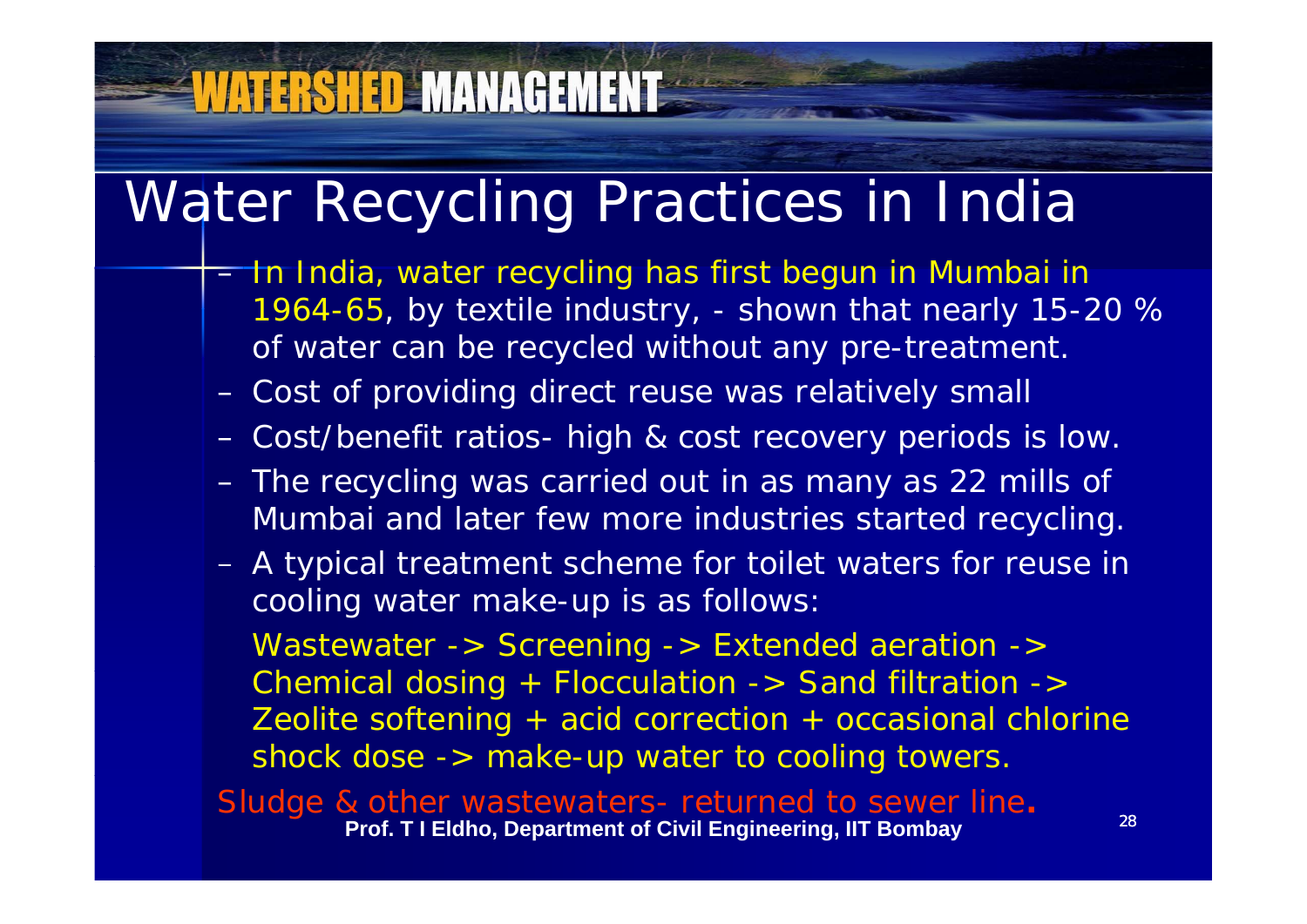### Water Recycling in India - Examples

- *Oswal Agro (Union Carbide Plant), Chembur, Mumbai:* 
	- Tertiary treatment plant built in 1968 -69 for sewage water reclamation with capacity of 5 -10 Mld - raw sewage was obtained from Municipal Corporation.
	- **Dependable source of water.**
	- **The treated water used for cooling purpose The** treatment scheme include the following:

*Wastewater -> Screening -> Grit removal -> Extended aeration -> Chemical dosing + Flocculation -> Sand filtration -> Zeolite softening + acid correction + occasional chlorine shock dose -> make-up water to cooling towers towers.*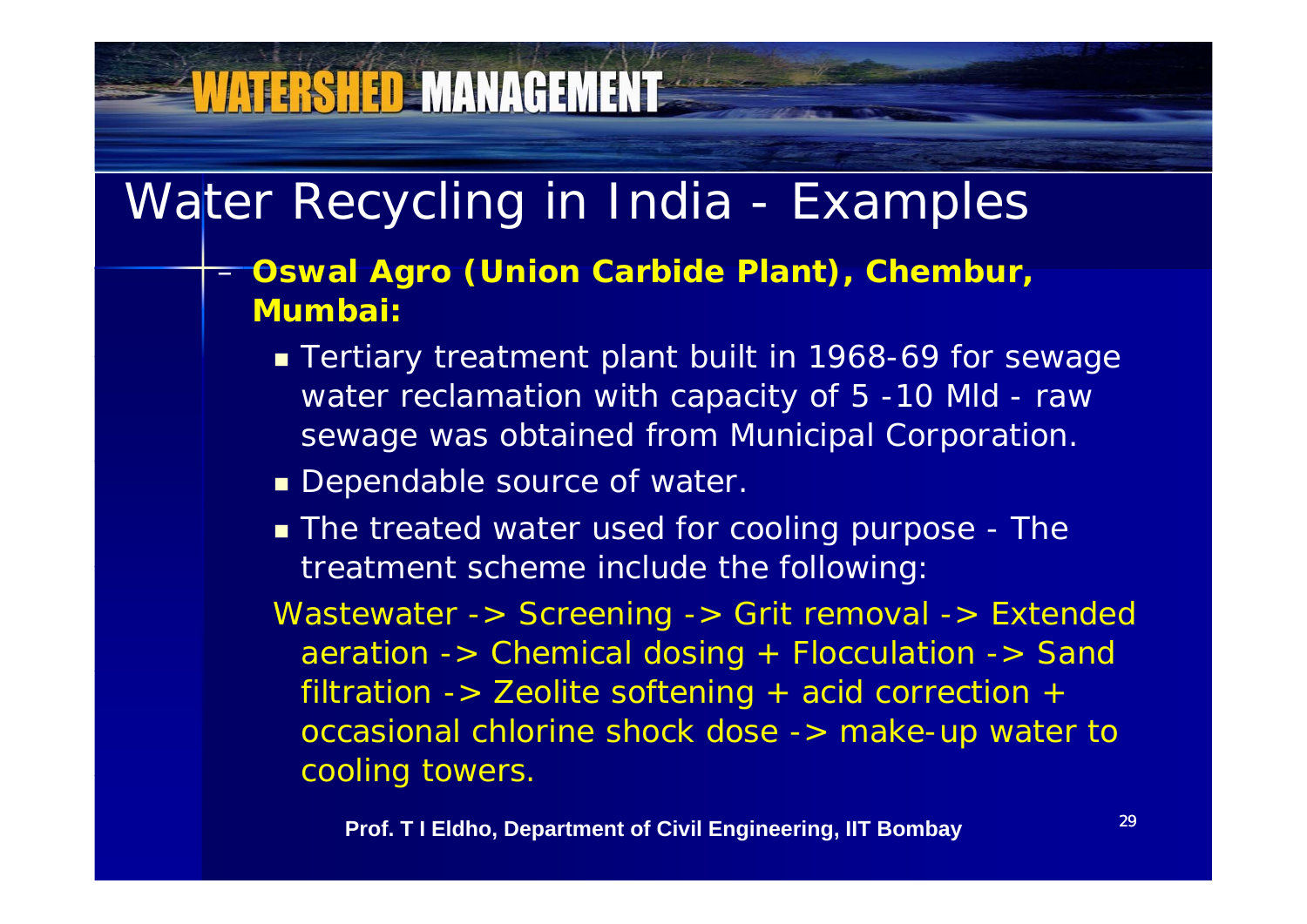### Water Recycling in India - Examples

- *Rashtriya Chemicals & Fertilizers (RCF), Chembur, Mumbai:*
	- Recycling plant of 23 Mld capacity built in 2000 with a plant cost of Rs. 40 crores.
	- Complicated treatment process including RO. In 2005, t he operating cost was Rs. 39 per m3.
	- With success of recycling schemes -Municipality charge Rs. 6/- of m3 raw wastewater.
	- **The plant in RCF has the following flow sheet**
	- *Wastewater -> Screening -> Grit removal -> Activated Sludge System -> Clarifier -> Sand Filter -> Pressure Filter-> Cartridge Filters ->Reverse Osmosis -> Degasser to Remove CO2 -> Reuse in Industry.*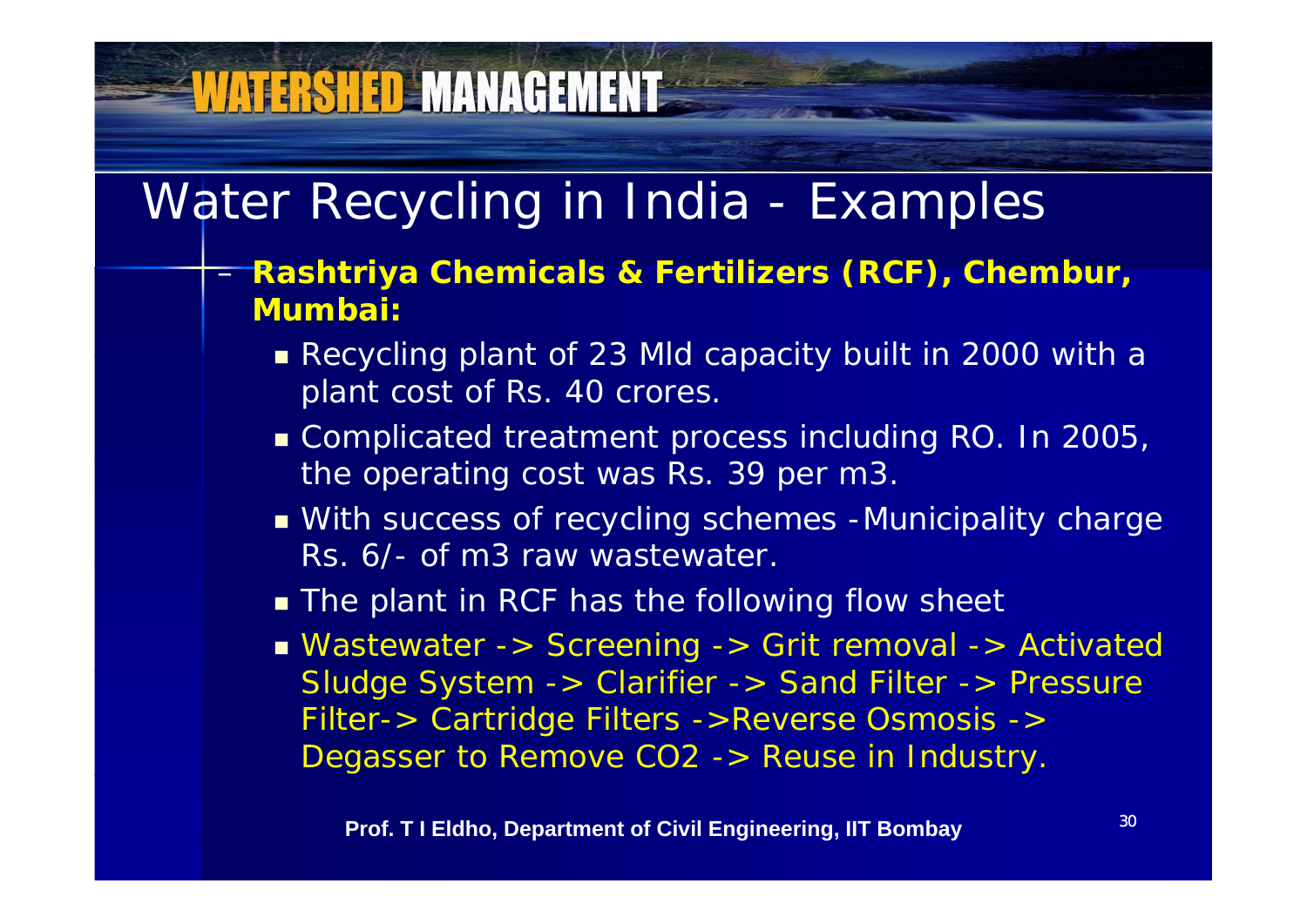### **Future of Water Recycling**

- Г Water recycling has proven to be effective and successful in creating a new and reliable water supply without compromising public health.
- **Nonpotable reuse is a widely accepted practice that** will continue to grow.
- **Advances in wastewater treatment technology and** health studies of indirect potable reuse may lead to indirect potable reuse.
- Recycling waste & gray water requires far less energy than treating salt water using a desalination system.
- $\blacksquare$  Water recycling is a sustainable approach and can be cost-effective in the long term
- **Public be informed & involved in the planning process.**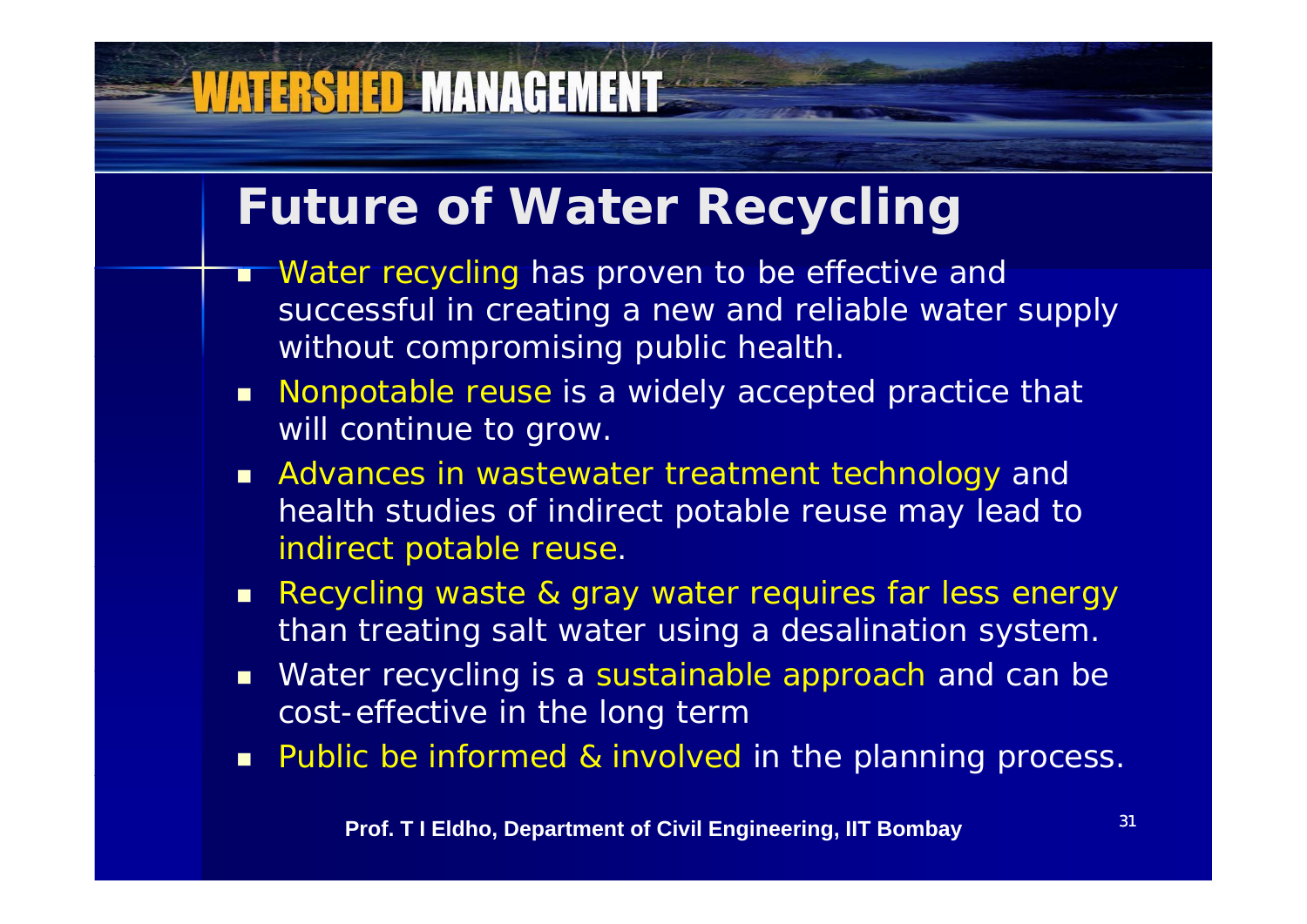### **References**

- Arceivala, S.J., and Asolekar, S.R., (2007), "Wastewater Treatment for Pollution Control and Reuse", Tata-McGraw-Hill, New Delhi.
- CSE (2005), "A Wastewater Recycling Manual", CSE Publications, New Delhi.
- Valentina Lazarova and Akica Bahri, (2004), "Water Reuse for Irrigation", CRC Press, London.
- P.H. McGauhey "Man Made Contamination Hazards", J. Groundwater, July 2006.
- http://wrmin.nic.in
- www.epa.gov
- http://waterrecycling.com/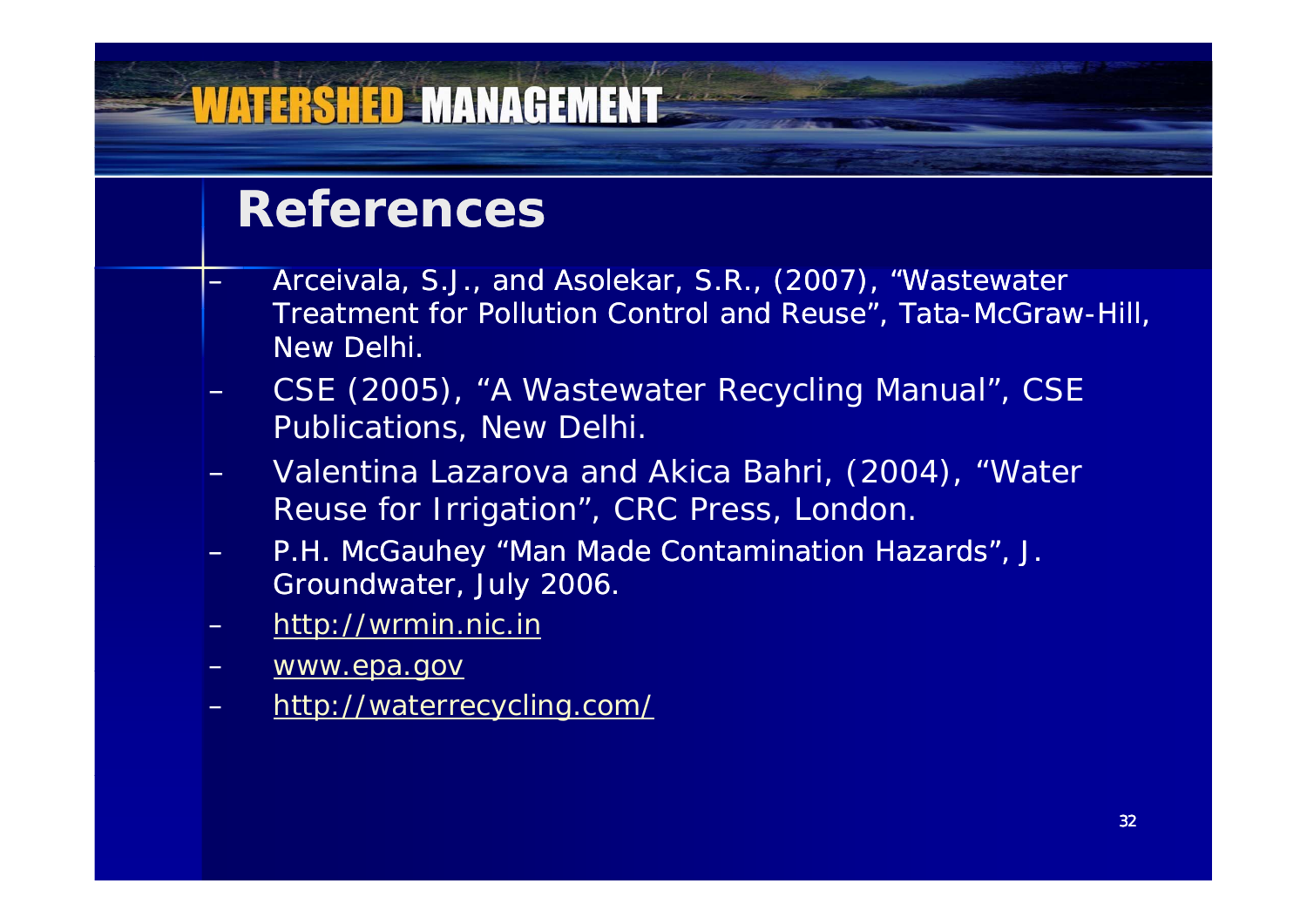### **Tutorials - Question!.?.**

- F. Critically analyze and study the scope of water recycling in India.
- п Whether water recycling & reuse a solution for water scarcity in India?.
- П Study and compare various case studies available and evaluate the economics.
- п (Ref: Arceivala, S.J., and Asolekar, S.R., (2007), "Wastewater Treatment for Pollution Control and Reuse", Tata-McGraw-Hill, New Delhi.)

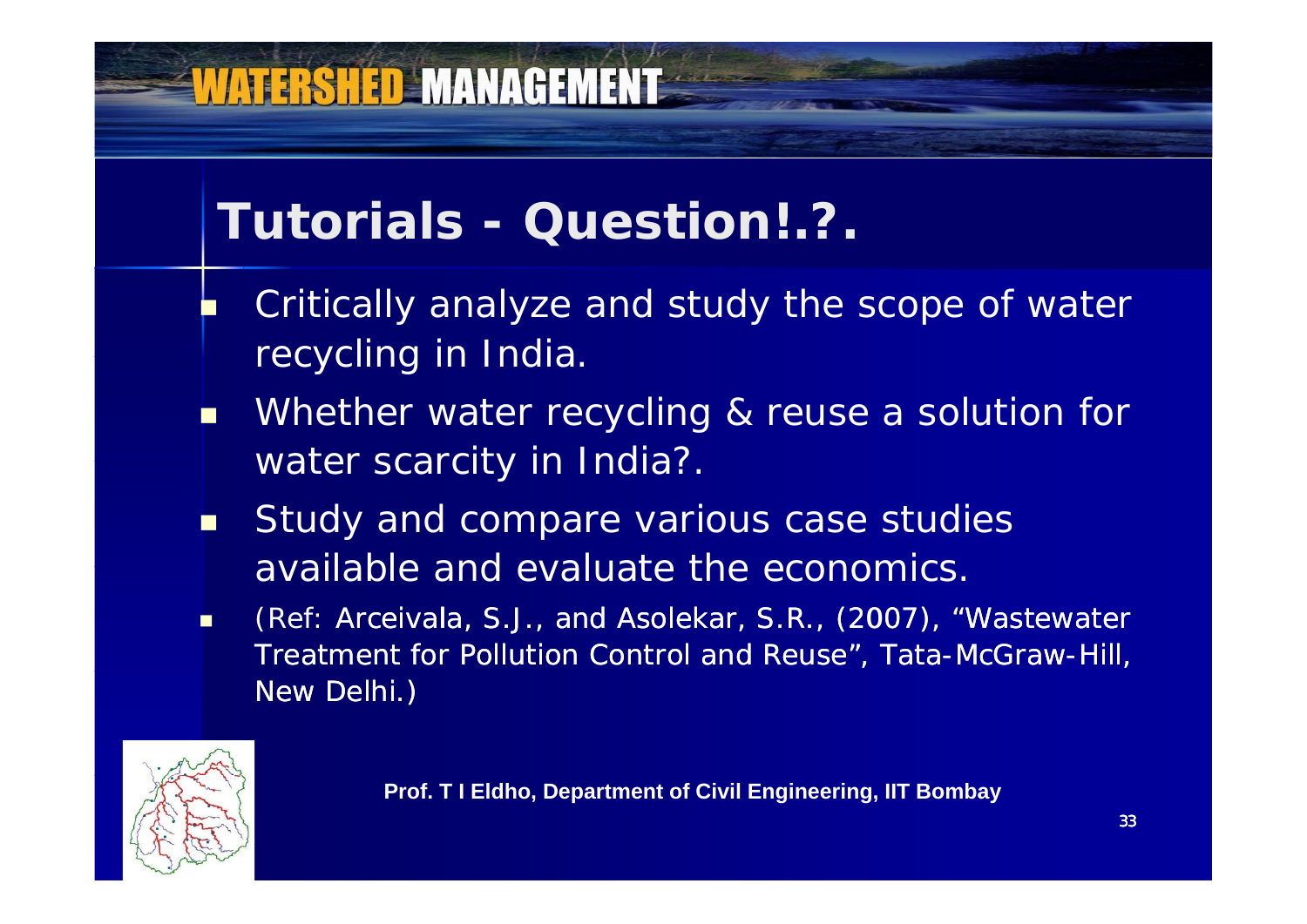

- a. What are the benefits of water recycling?.
- П **Nhat are the different stages of** wastewater treatment?.
- **Illustrate various conventional ways of** treating wastewater?.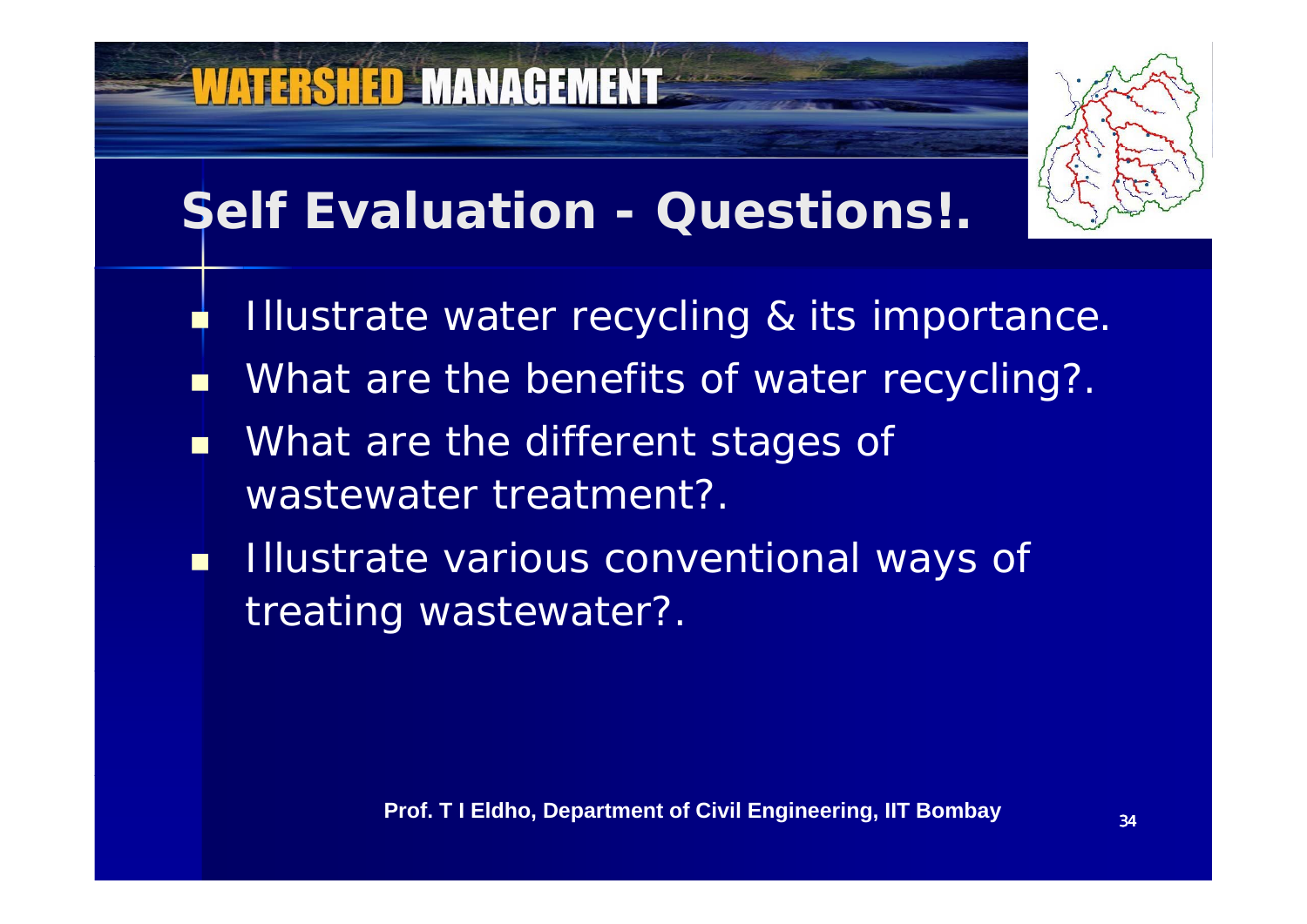### **Assignment- Questions?.**

- $\blacksquare$ Discuss various uses of recycled water.
- П Describe various water management solutions
- $\blacksquare$ Describe the various stages of tertiary treatment methods.
- $\blacksquare$  Illustrate various modern ways of treating waste water.